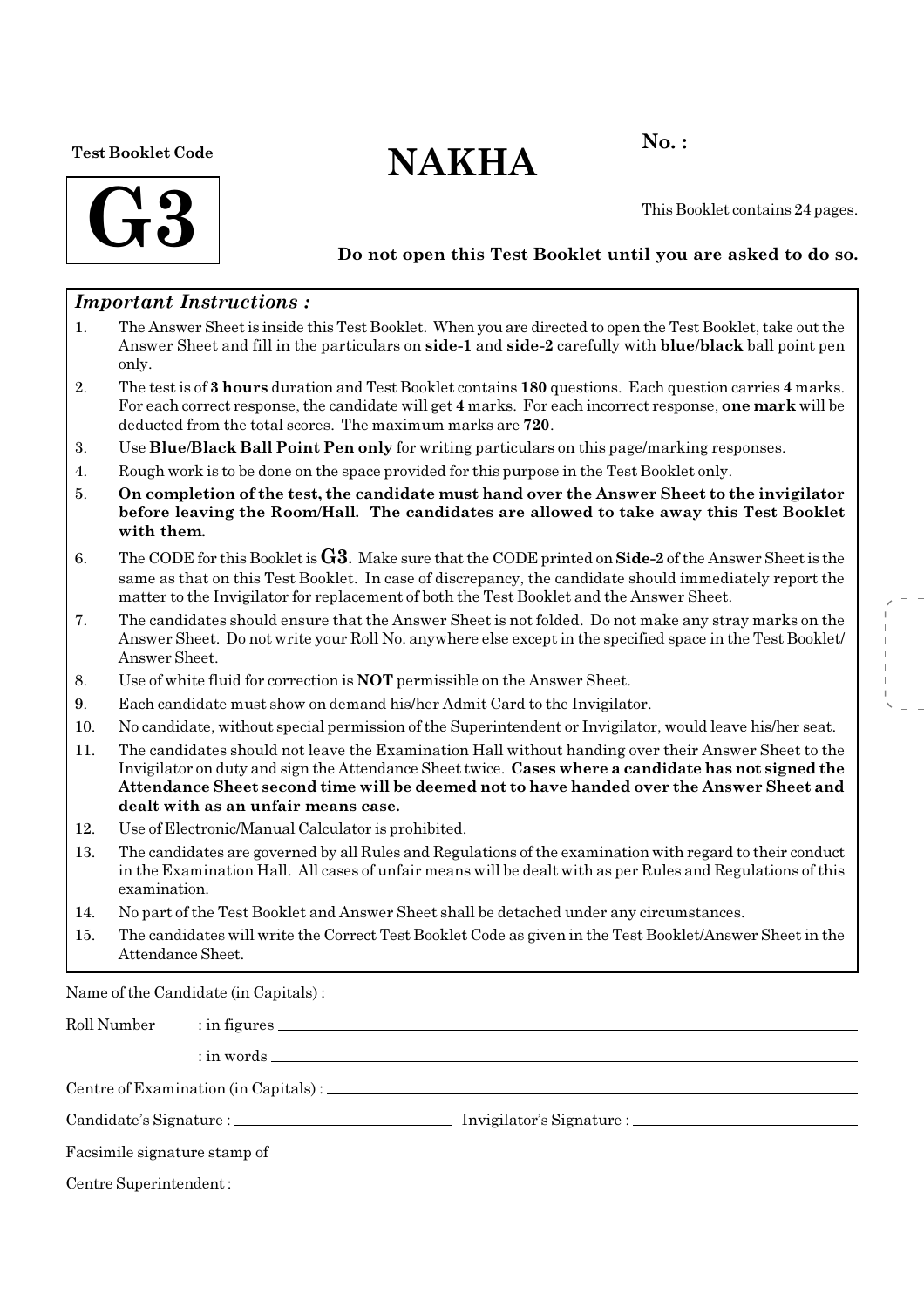- $\mathbf{G3}$  and  $\mathbf{G3}$
- 1. Identify the wrong statement with reference to transport of oxygen.
	- (1) Partial pressure of  $CO_2$  can interfere with  $O_2$  binding with haemoglobin.
	- (2) Higher  $H^+$  conc. in alveoli favours the formation of oxyhaemoglobin.
	- (3) Low  $pCO_2$  in alveoli favours the formation of oxyhaemoglobin.
	- (4) Binding of oxygen with haemoglobin is mainly related to partial pressure of  $\mathrm{O}_2$ .
- 2. Which of the following refer to **correct** example(s) of organisms which have evolved due to changes in environment brought about by anthropogenic action ?
	- (a) Darwin's Finches of Galapagos islands.
	- (b) Herbicide resistant weeds.
	- (c) Drug resistant eukaryotes.
	- (d) Man-created breeds of domesticated animals like dogs.
	- $(1)$   $(a)$  and  $(c)$
	- (2) (b), (c) and (d)
	- $(3)$  only  $(d)$
	- (4) only (a)
- 3. Which of the following is not an inhibitory substance governing seed dormancy ?
	- (1) Abscisic acid
	- (2) Phenolic acid
	- (3) Para-ascorbic acid
	- (4) Gibberellic acid
- 4. Match the following diseases with the causative organism and select the correct option.

|                            |         | Column - I | Column - II                 |       |             |
|----------------------------|---------|------------|-----------------------------|-------|-------------|
| (a)                        | Typhoid |            |                             | (i)   | Wuchereria  |
| (b)                        |         | Pneumonia  |                             | (ii)  | Plasmodium  |
| $\left( \mathrm{c}\right)$ |         | Filariasis |                             | (iii) | Salmonella  |
| (d)                        | Malaria |            |                             | (iv)  | Haemophilus |
|                            | (a)     | (b)        | $\left( \mathrm{c} \right)$ | (d)   |             |
| $\left( 1\right)$          | (iii)   | (iv)       | (i)                         | (ii)  |             |
| (2)                        | (ii)    | (i)        | (iii)                       | (iv)  |             |
| (3)                        | (iv)    | (i)        | (ii)                        | (iii) |             |
| $\left( 4\right)$          | (i)     | (iii)      | (ii)                        | (iv)  |             |

- 5. Select the correct events that occur during inspiration.
	- (a) Contraction of diaphragm
	- (b) Contraction of external inter-costal muscles
	- (c) Pulmonary volume decreases
	- (d) Intra pulmonary pressure increases
	- $(1)$   $(c)$  and  $(d)$
	- $(2)$   $(a)$ ,  $(b)$  and  $(d)$
	- (3) only (d)
	- $(4)$  (a) and  $(b)$
	- 6. The oxygenation activity of RuBisCo enzyme in photorespiration leads to the formation of :
		- (1) 1 molecule of 3-C compound
		- (2) 1 molecule of 6-C compound
		- (3) 1 molecule of 4-C compound and 1 molecule of 2-C compound
		- (4) 2 molecules of 3-C compound
- 7. In light reaction, plastoquinone facilitates the transfer of electrons from :
	- (1) Cytb<sub>6</sub>f complex to PS-I
	- $(2)$  PS-I to NADP<sup>+</sup>
	- (3) PS-I to ATP synthase
	- (4) PS-II to  $\text{Cytb}_6\text{f}$  complex
- 8. In gel electrophoresis, separated DNA fragments can be visualized with the help of :
	- (1) Ethidium bromide in UV radiation
	- (2) Acetocarmine in UV radiation
	- (3) Ethidium bromide in infrared radiation
	- (4) Acetocarmine in bright blue light
- 9. The QRS complex in a standard ECG represents :
	- (1) Depolarisation of auricles
	- (2) Depolarisation of ventricles
	- (3) Repolarisation of ventricles
	- (4) Repolarisation of auricles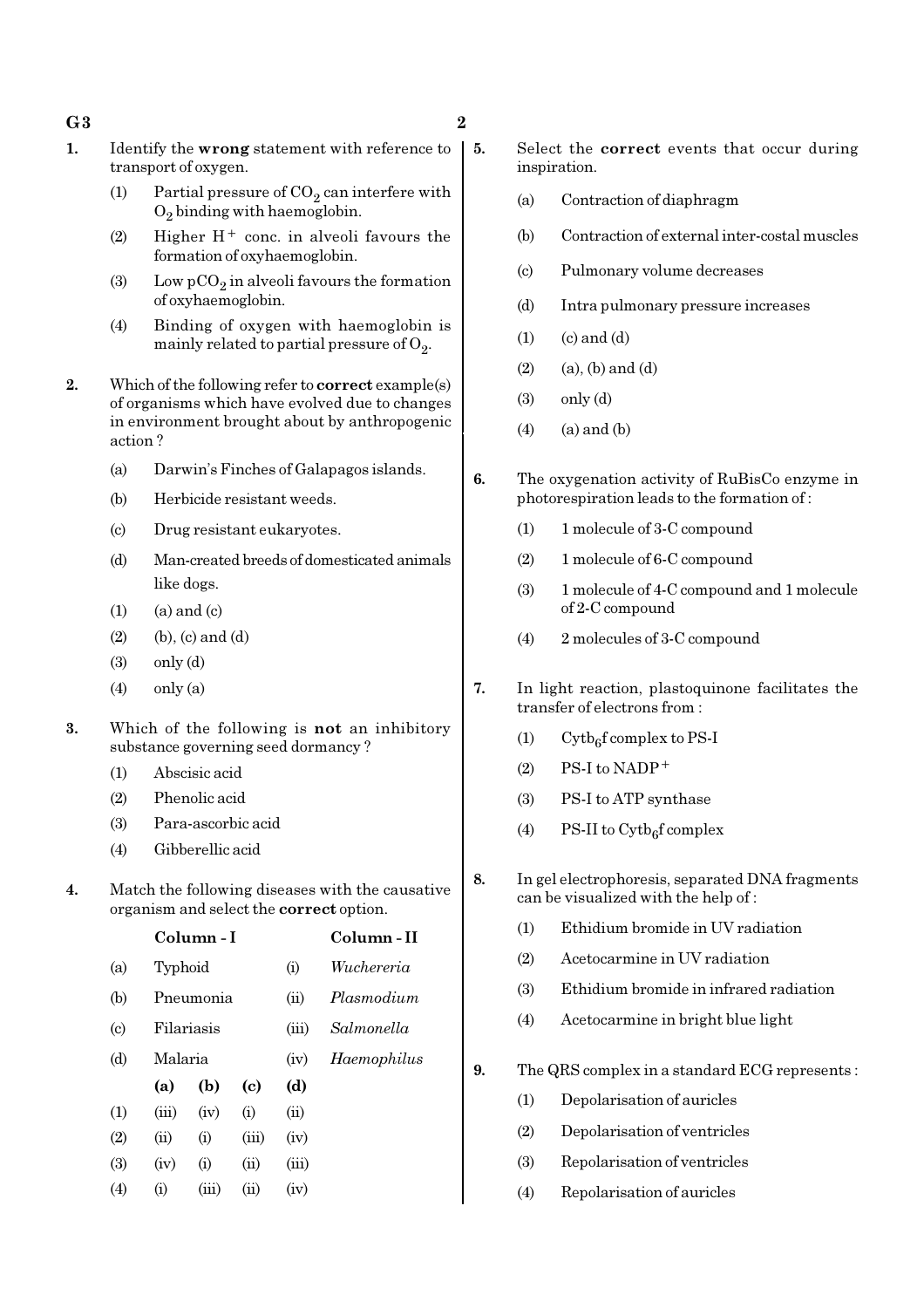- 10. The plant parts which consist of two generations one within the other :
	- (a) Pollen grains inside the anther
	- (b) Germinated pollen grain with two male gametes
	- (c) Seed inside the fruit
	- (d) Embryo sac inside the ovule
	- $(1)$   $(a)$ ,  $(b)$  and  $(c)$
	- $(2)$   $(c)$  and  $(d)$
	- $(3)$   $(a)$  and  $(d)$
	- $(4)$   $(a)$  only
- 11. The infectious stage of *Plasmodium* that enters the human body is :
	- (1) Sporozoites
	- (2) Female gametocytes
	- (3) Male gametocytes
	- (4) Trophozoites
- 12. Identify the incorrect statement.
	- (1) Sapwood is involved in conduction of water and minerals from root to leaf.
	- (2) Sapwood is the innermost secondary xylem and is lighter in colour.
	- (3) Due to deposition of tannins, resins, oils etc., heart wood is dark in colour.
	- (4) Heart wood does not conduct water but gives mechanical support.
- 13. Flippers of Penguins and Dolphins are examples of :
	- (1) Convergent evolution
	- (2) Industrial melanism
	- (3) Natural selection
	- (4) Adaptive radiation
- 14. Identify the wrong statement with reference to the gene 'I' that controls ABO blood groups.
	- (1) A person will have only two of the three alleles.
	- (2) When  $I^A$  and  $I^B$  are present together, they express same type of sugar.
	- (3) Allele 'i' does not produce any sugar.
	- (4) The gene (I) has three alleles.
- 15. Which of the following statements are true for the phylum-Chordata ?
	- (a) In Urochordata notochord extends from head to tail and it is present throughout their life.
	- (b) In Vertebrata notochord is present during the embryonic period only.
	- (c) Central nervous system is dorsal and hollow.
	- (d) Chordata is divided into 3 subphyla : Hemichordata, Tunicata and Cephalochordata.
	- $(1)$   $(c)$  and  $(a)$
	- $(2)$  (a) and (b)
	- $(3)$  (b) and  $(c)$
	- $(4)$   $(d)$  and  $(c)$
- 16. Presence of which of the following conditions in urine are indicative of Diabetes Mellitus ?
	- (1) Uremia and Renal Calculi
	- (2) Ketonuria and Glycosuria
	- (3) Renal calculi and Hyperglycaemia
	- (4) Uremia and Ketonuria
- 17. The first phase of translation is :
	- (1) Recognition of DNA molecule
	- (2) Aminoacylation of tRNA
	- (3) Recognition of an anti-codon
	- (4) Binding of mRNA to ribosome
- 18. Ray florets have :
	- (1) Superior ovary
	- (2) Hypogynous ovary
	- (3) Half inferior ovary
	- (4) Inferior ovary
- 19. The process of growth is maximum during :
	- (1) Lag phase
	- (2) Senescence
	- (3) Dormancy
	- (4) Log phase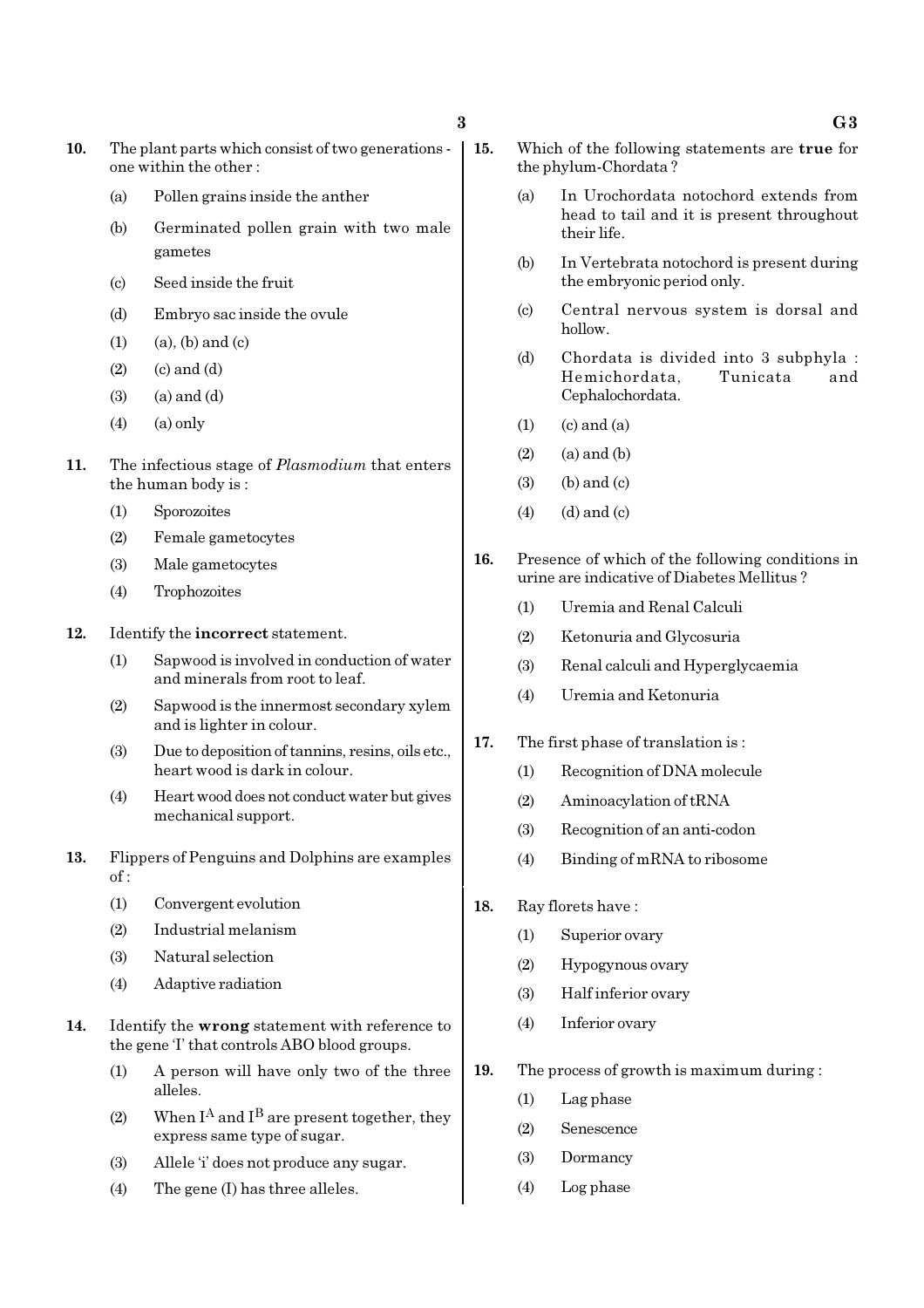$\overline{G3}$  4

- 20. The roots that originate from the base of the stem are :
	- (1) Primary roots
	- (2) Prop roots
	- (3) Lateral roots
	- (4) Fibrous roots
- 21. In water hyacinth and water lily, pollination takes place by :
	- (1) water currents only
	- (2) wind and water
	- (3) insects and water
	- (4) insects or wind
- 22. Which of the following is put into Anaerobic sludge digester for further sewage treatment ?
	- (1) Floating debris
	- (2) Effluents of primary treatment
	- (3) Activated sludge
	- (4) Primary sludge
- 23. Bilaterally symmetrical and acoelomate animals are exemplified by :
	- (1) Platyhelminthes
	- (2) Aschelminthes
	- (3) Annelida
	- (4) Ctenophora
- 24. Identify the basic amino acid from the following.
	- (1) Glutamic Acid
	- (2) Lysine
	- (3) Valine
	- (4) Tyrosine
- 25. In which of the following techniques, the embryos are transferred to assist those females who cannot conceive ?
	- (1) GIFT and ZIFT
	- (2) ICSI and ZIFT
	- (3) GIFT and ICSI
	- (4) ZIFT and IUT
- 26. Which of the following statements about inclusion bodies is incorrect ?
	- (1) These are involved in ingestion of food particles.
	- (2) They lie free in the cytoplasm.
	- (3) These represent reserve material in cytoplasm.
	- (4) They are not bound by any membrane.
- 27. Experimental verification of the chromosomal theory of inheritance was done by :
	- (1) Sutton
	- (2) Boveri
	- (3) Morgan
	- (4) Mendel
- 28. Select the option including all sexually transmitted diseases.
	- (1) Gonorrhoea, Malaria, Genital herpes
	- (2) AIDS, Malaria, Filaria
	- (3) Cancer, AIDS, Syphilis
	- (4) Gonorrhoea, Syphilis, Genital herpes
- 29. Which of the following statements is not correct ?
	- (1) The proinsulin has an extra peptide called C-peptide.
	- (2) The functional insulin has A and B chains linked together by hydrogen bonds.
	- (3) Genetically engineered insulin is produced in E-Coli.
	- (4) In man insulin is synthesised as a proinsulin.
- 30. Which is the important site of formation of glycoproteins and glycolipids in eukaryotic cells ?
	- (1) Peroxisomes
	- (2) Golgi bodies
	- (3) Polysomes
	- (4) Endoplasmic reticulum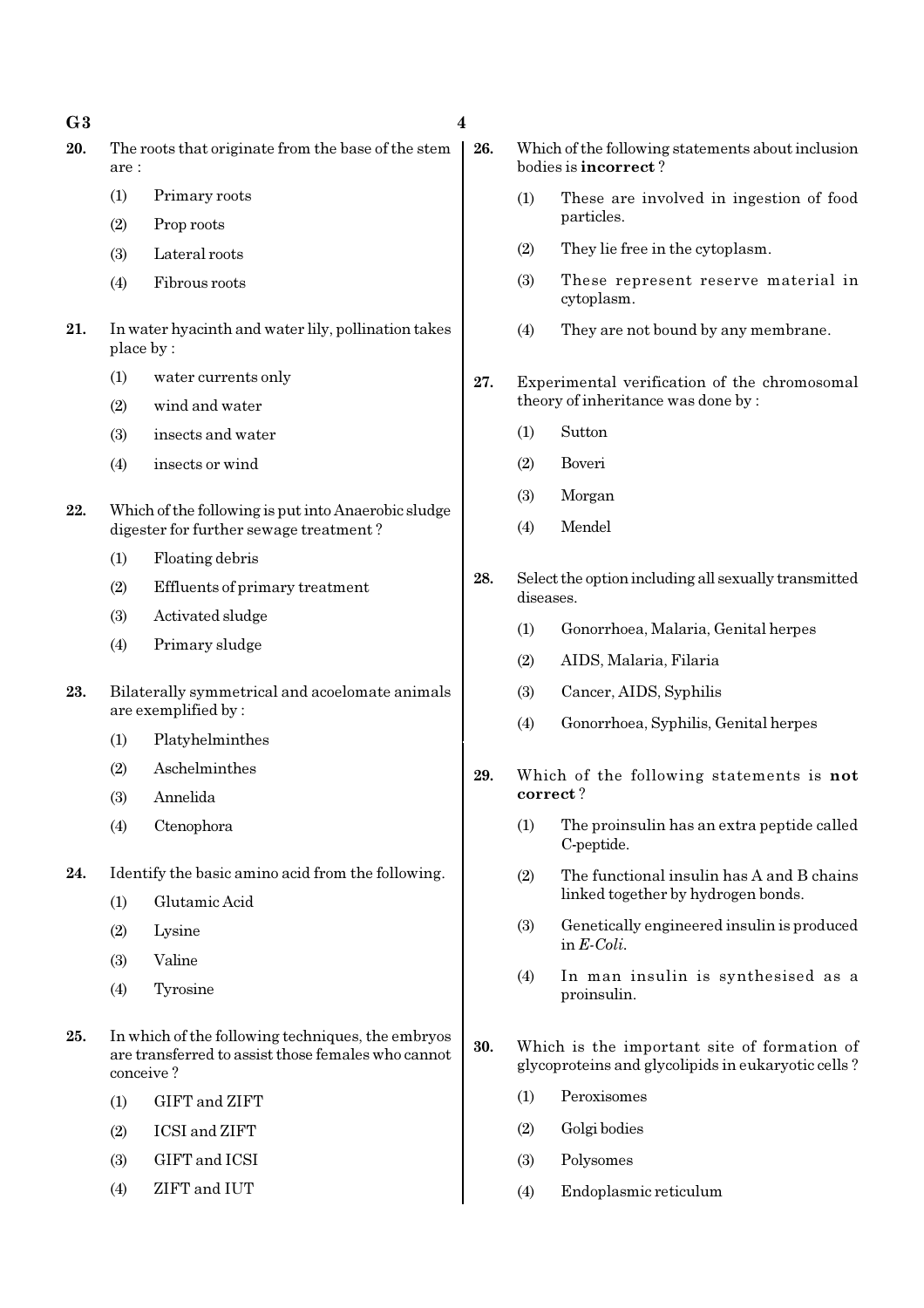| 31. | Match the following columns and select the<br>correct option. |                      |                           |                              |       |                                                                                            | 36. | The number of substrate level phosphorylations<br>in one turn of citric acid cycle is: |                                                                                                   |                                                |  |
|-----|---------------------------------------------------------------|----------------------|---------------------------|------------------------------|-------|--------------------------------------------------------------------------------------------|-----|----------------------------------------------------------------------------------------|---------------------------------------------------------------------------------------------------|------------------------------------------------|--|
|     |                                                               |                      | Column-I                  |                              |       | Column-II                                                                                  |     | (1)                                                                                    | One                                                                                               |                                                |  |
|     | (a)                                                           |                      | Clostridium               |                              | (i)   | Cyclosporin-A                                                                              |     | (2)                                                                                    | Two                                                                                               |                                                |  |
|     |                                                               |                      | butylicum                 |                              |       |                                                                                            |     | (3)                                                                                    | Three                                                                                             |                                                |  |
|     | (b)                                                           |                      | Trichoderma<br>polysporum |                              | (ii)  | <b>Butyric Acid</b>                                                                        |     | (4)                                                                                    | Zero                                                                                              |                                                |  |
|     | $\left( \mathrm{c} \right)$                                   |                      | Monascus<br>purpureus     |                              | (iii) | Citric Acid                                                                                | 37. | follicle?                                                                              | Which of the following hormone levels will cause<br>release of ovum (ovulation) from the graffian |                                                |  |
|     | (d)                                                           |                      | Aspergillus niger         |                              | (iv)  | Blood cholesterol                                                                          |     | (1)                                                                                    | High concentration of Progesterone                                                                |                                                |  |
|     |                                                               |                      |                           |                              |       | lowering agent                                                                             |     | (2)                                                                                    | Low concentration of LH                                                                           |                                                |  |
|     |                                                               | (a)                  | (b)                       | $\left( \mathrm{c}\right)$   | (d)   |                                                                                            |     | (3)                                                                                    | Low concentration of FSH                                                                          |                                                |  |
|     | (1)                                                           | (ii)                 | (i)                       | (iv)                         | (iii) |                                                                                            |     | (4)                                                                                    | High concentration of Estrogen                                                                    |                                                |  |
|     | (2)                                                           | (i)                  | (ii)                      | (iv)                         | (iii) |                                                                                            | 38. |                                                                                        | Select the correct match.                                                                         |                                                |  |
|     | (3)                                                           | (iv)                 | (iii)                     | (ii)                         | (i)   |                                                                                            |     |                                                                                        |                                                                                                   |                                                |  |
|     | (4)                                                           | (iii)                | (iv)                      | (ii)                         | (i)   |                                                                                            |     | (1)                                                                                    | Phenylketonuria<br>$\overline{\phantom{a}}$                                                       | Autosomal<br>dominant trait                    |  |
| 32. | Embryological support for evolution was<br>disapproved by:    |                      |                           |                              |       |                                                                                            |     | (2)                                                                                    | Sickle cell anaemia -                                                                             | Autosomal<br>recessive trait,<br>chromosome-11 |  |
|     | (1)                                                           | Alfred Wallace       |                           |                              |       |                                                                                            |     | (3)                                                                                    | Thalassemia                                                                                       | X linked                                       |  |
|     | (2)                                                           | Charles Darwin       |                           |                              |       |                                                                                            |     | (4)                                                                                    | Haemophilia                                                                                       | Y linked                                       |  |
|     | (3)                                                           | Oparin               |                           |                              |       |                                                                                            |     |                                                                                        |                                                                                                   |                                                |  |
|     | (4)                                                           |                      |                           | Karl Ernst von Baer          |       |                                                                                            | 39. |                                                                                        | Cuboidal epithelium with brush border of microvilli<br>is found in:                               |                                                |  |
| 33. |                                                               |                      |                           |                              |       | The sequence that controls the copy number of the<br>linked DNA in the vector, is termed : |     | (1)<br>ducts of salivary glands                                                        |                                                                                                   |                                                |  |
|     | (1)                                                           | Ori site             |                           |                              |       |                                                                                            |     | (2)                                                                                    | proximal convoluted tubule of nephron                                                             |                                                |  |
|     | (2)                                                           |                      |                           | Palindromic sequence         |       |                                                                                            |     | (3)                                                                                    | eustachian tube                                                                                   |                                                |  |
|     | (3)                                                           |                      | Recognition site          |                              |       |                                                                                            |     | (4)                                                                                    | lining of intestine                                                                               |                                                |  |
|     | (4)                                                           |                      |                           | Selectable marker            |       |                                                                                            | 40. |                                                                                        | Snow-blindness in Antarctic region is due to:                                                     |                                                |  |
| 34. |                                                               |                      |                           |                              |       | Which of the following is <b>correct</b> about viroids?                                    |     | (1)                                                                                    | Inflammation of cornea due to high dose of                                                        |                                                |  |
|     | (1)                                                           |                      |                           |                              |       | They have free RNA without protein coat.                                                   |     |                                                                                        | UV-B radiation                                                                                    |                                                |  |
|     | (2)                                                           |                      |                           |                              |       | They have DNA with protein coat.                                                           |     | (2)                                                                                    | High reflection of light from snow                                                                |                                                |  |
|     | (3)                                                           |                      |                           |                              |       | They have free DNA without protein coat.                                                   |     | (3)                                                                                    | Damage to retina caused by infra-red rays                                                         |                                                |  |
|     | (4)                                                           |                      |                           |                              |       | They have RNA with protein coat.                                                           |     | (4)                                                                                    | Freezing of fluids in the eye by low<br>temperature                                               |                                                |  |
| 35. | of:                                                           |                      |                           |                              |       | Montreal protocol was signed in 1987 for control                                           | 41. | algae?                                                                                 | Which of the following pairs is of unicellular                                                    |                                                |  |
|     | (1)                                                           |                      |                           |                              |       | Emission of ozone depleting substances                                                     |     | (1)                                                                                    | Gelidium and Gracilaria                                                                           |                                                |  |
|     | (2)                                                           |                      |                           | Release of Green House gases |       |                                                                                            |     | (2)                                                                                    | Anabaena and Volvox                                                                               |                                                |  |
|     | (3)                                                           | Disposal of e-wastes |                           |                              |       |                                                                                            |     |                                                                                        |                                                                                                   |                                                |  |

(4) Transport of Genetically modified organisms from one country to another

- 39. Cuboidal epithelium with brush border of microvilli is found in :
	- (1) ducts of salivary glands
	- (2) proximal convoluted tubule of nephron
	- (3) eustachian tube
	- (4) lining of intestine
- 40. Snow-blindness in Antarctic region is due to :
	- (1) Inflammation of cornea due to high dose of UV-B radiation
	- (2) High reflection of light from snow
	- (3) Damage to retina caused by infra-red rays
	- (4) Freezing of fluids in the eye by low temperature
- 41. Which of the following pairs is of unicellular algae ?
	- (1) Gelidium and Gracilaria
	- (2) Anabaena and Volvox
	- (3) Chlorella and Spirulina
	- (4) Laminaria and Sargassum

5 G3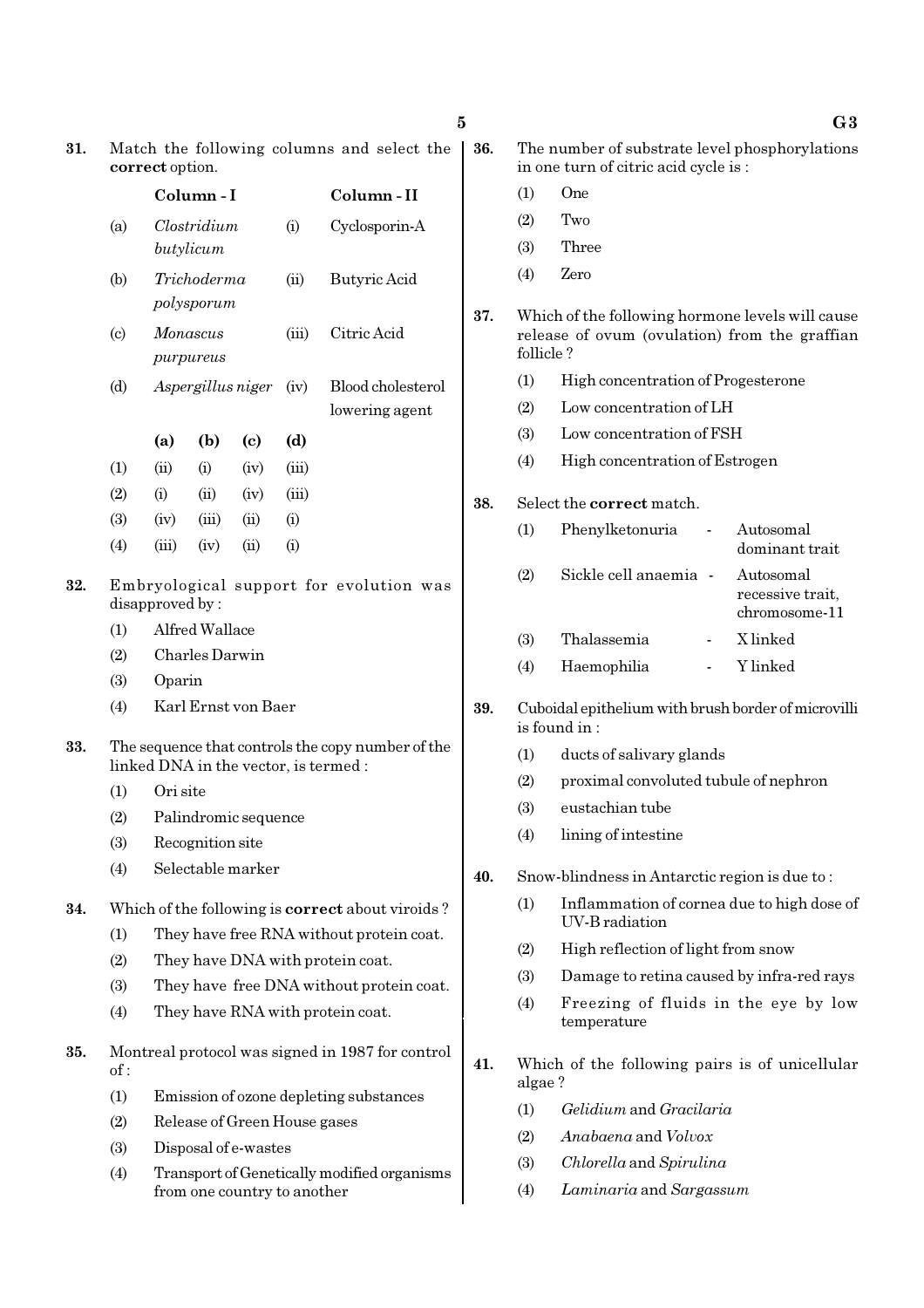#### $\mathbf{G3}$  6

- 42. The transverse section of a plant shows following anatomical features :
	- (a) Large number of scattered vascular bundles surrounded by bundle sheath.
	- (b) Large conspicuous parenchymatous ground tissue.
	- (c) Vascular bundles conjoint and closed.
	- (d) Phloem parenchyma absent.

Identify the category of plant and its part :

- (1) Monocotyledonous root
- (2) Dicotyledonous stem
- (3) Dicotyledonous root
- (4) Monocotyledonous stem
- 43. How many true breeding pea plant varieties did Mendel select as pairs, which were similar except in one character with contrasting traits ?
	- $(1)$  2
	- (2) 14
	- (3) 8
	- $(4)$  4
- 44. Floridean starch has structure similar to :
	- (1) Amylopectin and glycogen
	- (2) Mannitol and algin
	- (3) Laminarin and cellulose
	- (4) Starch and cellulose
- 45. Identify the correct statement with regard to  $G_1$  phase (Gap 1) of interphase.
	- (1) Reorganisation of all cell components takes place.
	- (2) Cell is metabolically active, grows but does not replicate its DNA.
	- (3) Nuclear Division takes place.
	- (4) DNA synthesis or replication takes place.
- 46. By which method was a new breed 'Hisardale' of sheep formed by using Bikaneri ewes and Marino rams ?
	- (1) Mutational breeding
	- (2) Cross breeding
	- (3) Inbreeding
	- (4) Out crossing
- 47. Identify the wrong statement with reference to immunity.
	- (1) When ready-made antibodies are directly given, it is called "Passive immunity".
	- (2) Active immunity is quick and gives full response.
	- (3) Foetus receives some antibodies from mother, it is an example for passive immunity.
	- (4) When exposed to antigen (living or dead) antibodies are produced in the host's body. It is called "Active immunity".
- 48. The specific palindromic sequence which is recognized by EcoRI is :
	- (1) 5' GGAACC 3'
		- 3' CCTTGG 5'
	- (2) 5' CTTAAG 3'
		- 3' GAATTC 5'
	- (3) 5' GGATCC 3'
	- 3' CCTAGG 5'
	- (4) 5' GAATTC 3'
		- 3' CTTAAG 5'
- 49. If the distance between two consecutive base pairs is 0.34 nm and the total number of base pairs of a DNA double helix in a typical mammalian cell is  $6.6 \times 10^9$  bp, then the length of the DNA is approximately :
	- (1) 2.5 meters
	- $(2)$  2.2 meters
	- (3) 2.7 meters
	- (4) 2.0 meters
- 50. If the head of cockroach is removed, it may live for few days because :
	- (1) the cockroach does not have nervous system.
	- (2) the head holds a small proportion of a nervous system while the rest is situated along the ventral part of its body.
	- (3) the head holds a  $1/3^{rd}$  of a nervous system while the rest is situated along the dorsal part of its body.
	- (4) the supra-oesophageal ganglia of the cockroach are situated in ventral part of abdomen.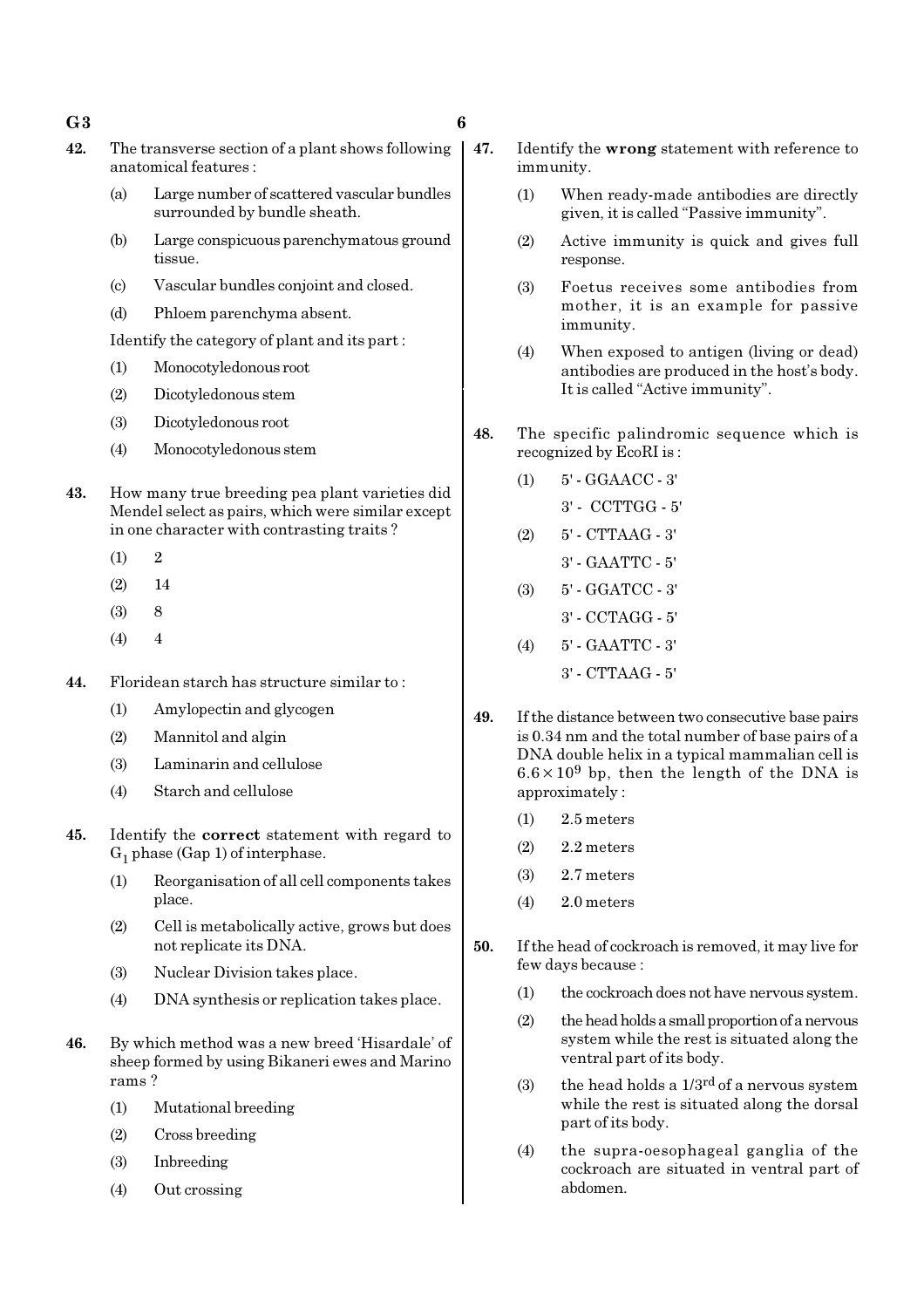| 51. | Match the trophic levels with their correct species |
|-----|-----------------------------------------------------|
|     | examples in grassland ecosystem.                    |

- (a) Fourth trophic level (i) Crow
- (b) Second trophic level (ii) Vulture
- (c) First trophic level (iii) Rabbit
- (d) Third trophic level (iv) Grass

Select the correct option :

|                   | (a)   | (b)   | (c)      | (d)       |
|-------------------|-------|-------|----------|-----------|
| (1)               | (iii) | (ii)  | $\rm(i)$ | (iv)      |
| (2)               | (iv)  | (iii) | (ii)     | $\rm(i)$  |
| (3)               | (i)   | (ii)  | (iii)    | (iv)      |
| $\left( 4\right)$ | (ii)  | (iii) | (iv)     | $\rm (i)$ |

- 52. The enzyme enterokinase helps in conversion of :
	- (1) trypsinogen into trypsin
	- (2) caseinogen into casein
	- (3) pepsinogen into pepsin
	- (4) protein into polypeptides
- 53. Identify the correct statement with reference to human digestive system.
	- (1) Serosa is the innermost layer of the alimentary canal.
	- (2) Ileum is a highly coiled part.
	- (3) Vermiform appendix arises from duodenum.
	- (4) Ileum opens into small intestine.
- 54. Name the plant growth regulator which upon spraying on sugarcane crop, increases the length of stem, thus increasing the yield of sugarcane crop.
	- (1) Gibberellin
	- (2) Ethylene
	- (3) Abscisic acid
	- (4) Cytokinin
- 55. Identify the wrong statement with regard to Restriction Enzymes.
	- (1) They cut the strand of DNA at palindromic sites.
	- (2) They are useful in genetic engineering.
	- (3) Sticky ends can be joined by using DNA ligases.
	- (4) Each restriction enzyme functions by inspecting the length of a DNA sequence.

56. Match the following :

- (a) Inhibitor of catalytic (i) Ricin activity (b) Possess peptide bonds (ii) Malonate
- (c) Cell wall material in (iii) Chitin
- fungi (d) Secondary metabolite (iv) Collagen Choose the correct option from the following :

|                   | (a)   | (b)   | (c)   | (d)      |
|-------------------|-------|-------|-------|----------|
| (1)               | (iii) | (i)   | (iv)  | (ii)     |
| (2)               | (iii) | (iv)  | (i)   | (ii)     |
| (3)               | (ii)  | (iii) | (i)   | (iv)     |
| $\left( 4\right)$ | (ii)  | (iv)  | (iii) | $\rm(i)$ |

- 57. Goblet cells of alimentary canal are modified from :
	- (1) Columnar epithelial cells
	- (2) Chondrocytes
	- (3) Compound epithelial cells
	- (4) Squamous epithelial cells
- 58. Match the following columns and select the correct option.

|                             |            | Column - I        |                             |       | Column-II      |
|-----------------------------|------------|-------------------|-----------------------------|-------|----------------|
| (a)                         |            | $6 - 15$ pairs of |                             | (i)   | Trygon         |
|                             | gill slits |                   |                             |       |                |
| (b)                         |            | Heterocercal      |                             | (ii)  | Cyclostomes    |
|                             |            | caudal fin        |                             |       |                |
| $\left( \mathrm{c} \right)$ |            | Air Bladder       |                             | (iii) | Chondrichthyes |
| (d)                         |            | Poison sting      |                             | (iv)  | Osteichthyes   |
|                             | (a)        | (b)               | $\left( \mathrm{c} \right)$ | (d)   |                |
| (1)                         | (iii)      | (iv)              | (i)                         | (ii)  |                |
| (2)                         | (iv)       | (ii)              | (iii)                       | (i)   |                |
| (3)                         | (i)        | (iv)              | (iii)                       | (ii)  |                |
| (4)                         | (ii)       | (iii)             | (iv)                        | (i)   |                |
|                             |            |                   |                             |       |                |

- 59. Dissolution of the synaptonemal complex occurs during :
	- (1) Zygotene
	- (2) Diplotene
	- (3) Leptotene
	- (4) Pachytene
- 60. Name the enzyme that facilitates opening of DNA helix during transcription.
	- (1) DNA helicase
	- (2) DNA polymerase
	- (3) RNA polymerase
	- (4) DNA ligase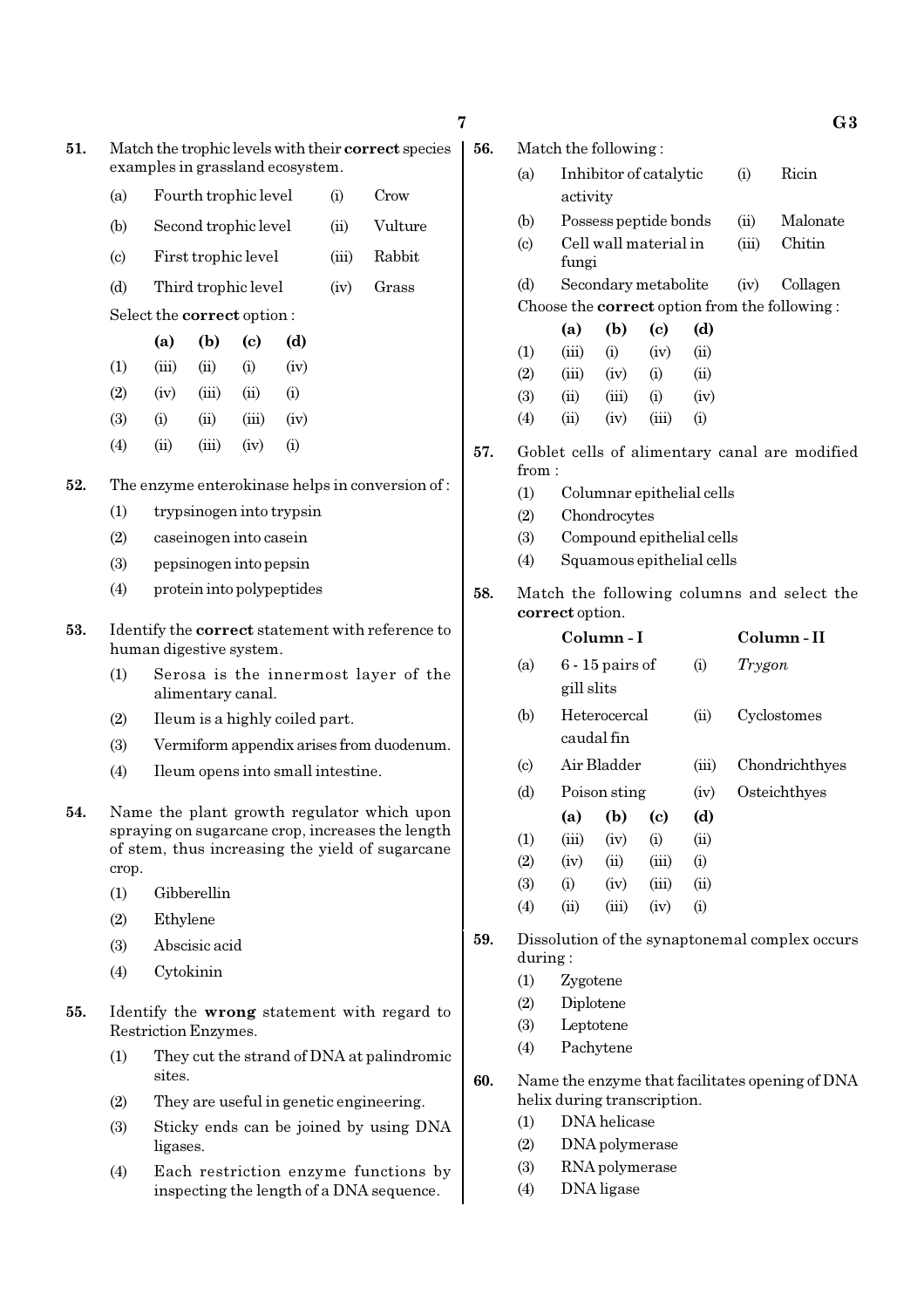#### $\mathbf{G3}$  8

- 
- 61. Which of the following statements is correct ?
	- (1) Adenine pairs with thymine through one H-bond.
	- (2) Adenine pairs with thymine through three H-bonds.
	- (3) Adenine does not pair with thymine.
	- (4) Adenine pairs with thymine through two H-bonds.
- 62. Which of the following regions of the globe exhibits highest species diversity ?
	- (1) Madagascar
	- (2) Himalayas
	- (3) Amazon forests
	- (4) Western Ghats of India
- 63. Match the following columns and select the correct option.

|                            |               | Column - I      |      | Column - II |                    |
|----------------------------|---------------|-----------------|------|-------------|--------------------|
| (a)                        |               | Pituitary gland |      |             | Grave's disease    |
| (b)                        |               | Thyroid gland   |      | (ii)        | Diabetes mellitus  |
| $\left( \mathrm{c}\right)$ | Adrenal gland |                 |      | (iii)       | Diabetes insipidus |
| (d)                        | Pancreas      |                 |      | (iv)        | Addison's disease  |
|                            | (a)           | (b)             | (c)  | (d)         |                    |
| (1)                        | (iii)         | (ii)            | (i)  | (iv)        |                    |
| (2)                        | (iii)         | (i)             | (iv) | (ii)        |                    |
| (3)                        | (ii)          | (i)             | (iv) | (iii)       |                    |
| (4)                        | (iv)          | (iii)           | (i)  | (ii)        |                    |
|                            |               |                 |      |             |                    |

- 64. The product(s) of reaction catalyzed by nitrogenase in root nodules of leguminous plants is/are :
	- (1) Nitrate alone
	- (2) Ammonia and oxygen
	- (3) Ammonia and hydrogen
	- (4) Ammonia alone
- 65. Match the following concerning essential elements and their functions in plants : (a) Iron (i) Photolysis of water
	- (b) Zinc (ii) Pollen germination (c) Boron (iii) Required for chlorophyll biosynthesis (d) Manganese (iv) IAA biosynthesis
	- Select the correct option :
	- (a) (b) (c) (d)  $(1)$   $(iv)$   $(iii)$   $(ii)$   $(i)$ (2) (iii) (iv) (ii) (i) (3) (iv) (i) (ii) (iii) (4) (ii) (i) (iv) (iii)
- 66. Which of the following would help in prevention of diuresis ?
	- (1) Reabsorption of Na<sup>+</sup> and water from renal tubules due to aldosterone
	- (2) Atrial natriuretic factor causes vasoconstriction
	- (3) Decrease in secretion of renin by JG cells
	- (4) More water reabsorption due to undersecretion of ADH
- 67. Meiotic division of the secondary oocyte is completed :
	- (1) At the time of copulation
	- (2) After zygote formation
	- (3) At the time of fusion of a sperm with an ovum
	- (4) Prior to ovulation
- 68. Match the following columns and select the correct option.

|                             |          | Column - I                                                         |            |       | Column - II |            |
|-----------------------------|----------|--------------------------------------------------------------------|------------|-------|-------------|------------|
| (a)                         | pest     | Gregarious, polyphagous (i)                                        |            |       | Asterias    |            |
| (b)                         |          | Adult with radial<br>symmetry and larva<br>with bilateral symmetry |            | (ii)  | Scorpion    |            |
| $\left( \mathrm{c} \right)$ |          | Book lungs                                                         |            |       | (iii)       | Ctenoplana |
| (d)                         |          | Bioluminescence                                                    |            | (iv)  | Locusta     |            |
|                             | (a)      | (b)                                                                | (c)        | (d)   |             |            |
| (1)                         | (iv)     | (i)                                                                | (ii)       | (iii) |             |            |
| (2)                         | (iii)    | (ii)                                                               | (i)        | (iv)  |             |            |
| (3)                         | (ii)     | (i)                                                                | (iii)      | (iv)  |             |            |
| (4)                         | $\rm(i)$ | (iii)                                                              | $\rm (ii)$ | (iv)  |             |            |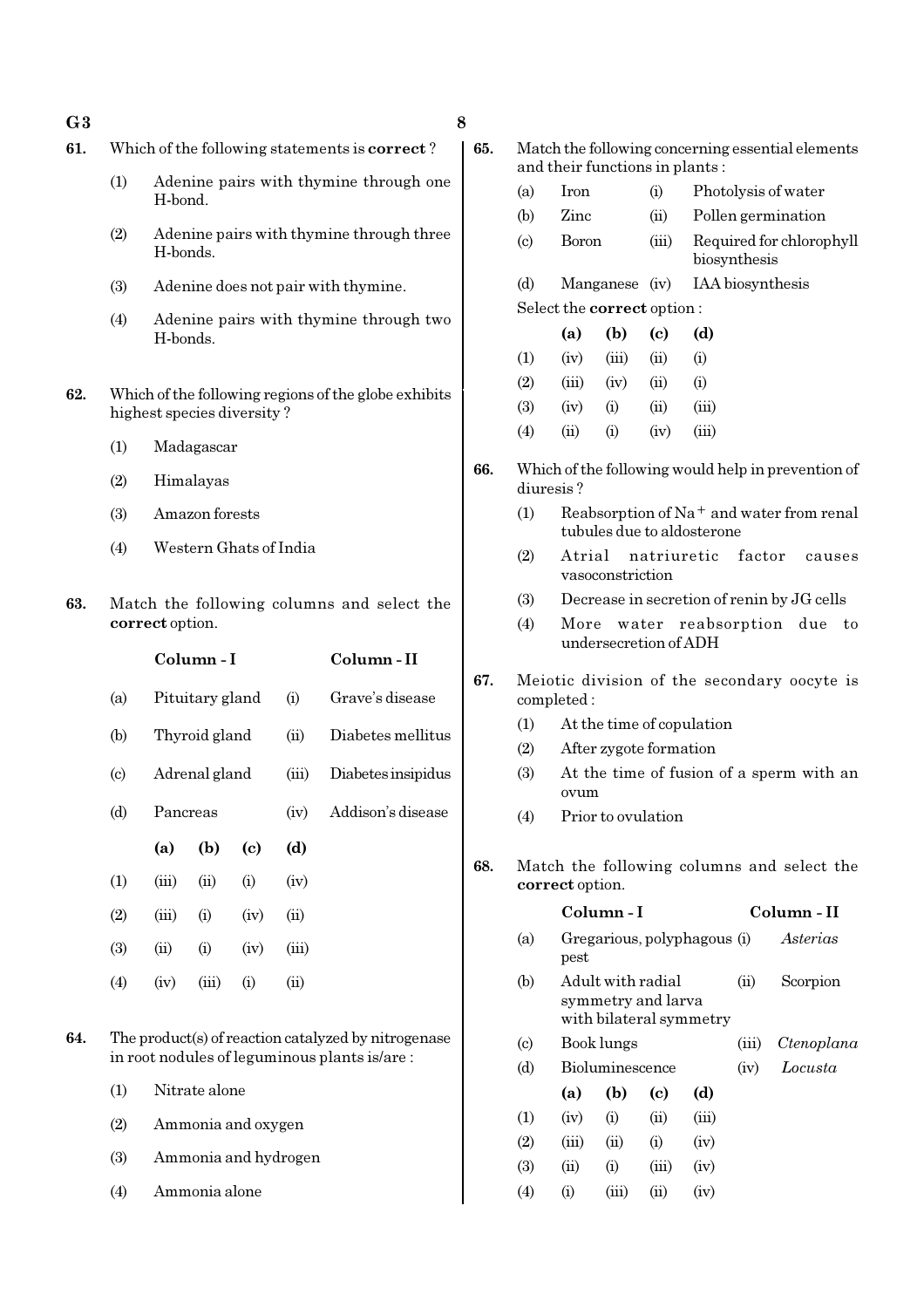|     | correct option.            |                                                               |                        |      |       |                                                                                                      |  |  |
|-----|----------------------------|---------------------------------------------------------------|------------------------|------|-------|------------------------------------------------------------------------------------------------------|--|--|
|     |                            |                                                               | Column-I               |      |       | Column - II                                                                                          |  |  |
|     | (a)                        |                                                               | <b>Floating Ribs</b>   |      | (i)   | Located between<br>second and<br>seventh ribs                                                        |  |  |
|     | (b)                        |                                                               | Acromion               |      | (ii)  | Head of the<br>Humerus                                                                               |  |  |
|     | $\left( \mathrm{c}\right)$ | Scapula                                                       |                        |      | (iii) | Clavicle                                                                                             |  |  |
|     | (d)                        |                                                               | Glenoid cavity         |      |       | Do not connect<br>with the sternum                                                                   |  |  |
|     |                            | (a)                                                           | (b)                    | (c)  | (d)   |                                                                                                      |  |  |
|     | (1)                        | (i)                                                           | (iii)                  | (ii) | (iv)  |                                                                                                      |  |  |
|     | (2)                        | (iii)                                                         | (ii)                   | (iv) | (i)   |                                                                                                      |  |  |
|     | (3)                        | (iv)                                                          | (iii)                  | (i)  | (ii)  |                                                                                                      |  |  |
|     | (4)                        | (ii)                                                          | (iv)                   | (i)  | (iii) |                                                                                                      |  |  |
| 70. |                            |                                                               |                        |      |       | Secondary metabolites such as nicotine, strychnine<br>and caffeine are produced by plants for their: |  |  |
|     | (1)                        |                                                               | Growth response        |      |       |                                                                                                      |  |  |
|     | (2)                        |                                                               | Defence action         |      |       |                                                                                                      |  |  |
|     | (3)                        |                                                               | Effect on reproduction |      |       |                                                                                                      |  |  |
|     | (4)                        |                                                               | Nutritive value        |      |       |                                                                                                      |  |  |
| 71. |                            | Match the following columns and select the<br>correct option. |                        |      |       |                                                                                                      |  |  |
|     |                            |                                                               | Column - I             |      |       | Column - II                                                                                          |  |  |
|     | (a)                        | Bt cotton                                                     |                        |      | (i)   | Gene therapy                                                                                         |  |  |
|     | (b)                        |                                                               | Adenosine              |      | (ii)  | Cellular defence                                                                                     |  |  |
|     |                            |                                                               | deaminase              |      |       |                                                                                                      |  |  |
|     |                            |                                                               | deficiency             |      |       |                                                                                                      |  |  |

69. Match the following columns and select the

- (c) RNAi (iii) Detection of HIV infection (d) PCR (iv) Bacillus thuringiensis (a) (b) (c) (d) (1) (iii) (ii) (i) (iv)  $(2)$   $(ii)$   $(iii)$   $(iv)$   $(i)$ (3) (i) (iii) (iii) (iv)
- 72. From his experiments, S.L. Miller produced amino acids by mixing the following in a closed flask :

(4) (iv) (i) (ii) (iii)

- (1)  $\text{CH}_3, \text{H}_2, \text{NH}_4$  and water vapor at 800°C
- (2)  $\mathrm{CH}_4, \mathrm{H}_2, \mathrm{NH}_3$  and water vapor at 600°C
- (3)  $\text{CH}_3, \text{H}_2, \text{NH}_3$  and water vapor at 600°C
- (4)  $\rm CH_4, H_2, NH_3$  and water vapor at 800°C

73. Match the organism with its use in biotechnology.

| (a)                        |                                    | Bacillus<br>thuringiensis |                            |       | Cloning vector                                       |
|----------------------------|------------------------------------|---------------------------|----------------------------|-------|------------------------------------------------------|
| (b)                        | <i>Thermus</i><br>aquaticus        |                           |                            | (ii)  | Construction of<br>first rDNA<br>molecule            |
| $\left( \mathrm{c}\right)$ | Agrobacterium<br>$\it tunefaciens$ |                           |                            | (iii) | DNA polymerase                                       |
| (d)                        |                                    | Salmonella<br>typhimurium |                            | (iv)  | Cry proteins                                         |
|                            |                                    |                           |                            |       | Select the <b>correct</b> option from the following: |
|                            | (a)                                | (b)                       | $\left( \mathrm{c}\right)$ | (d)   |                                                      |
| (1)                        | (iv)                               | (iii)                     | (i)                        | (ii)  |                                                      |
| (2)                        | (iii)                              | (ii)                      | (iv)                       | (i)   |                                                      |
| (3)                        | (iii)                              | (iv)                      | (i)                        | (ii)  |                                                      |
| (4)                        | (ii)                               | (iv)                      | (iii)                      | (i)   |                                                      |

- 74. Bt cotton variety that was developed by the introduction of toxin gene of Bacillus thuringiensis (Bt) is resistant to :
	- (1) Fungal diseases
	- (2) Plant nematodes
	- (3) Insect predators
	- (4) Insect pests

#### 75. Choose the correct pair from the following :

| (1) | Polymerases -    | Break the DNA into<br>fragments               |
|-----|------------------|-----------------------------------------------|
| (2) | <b>Nucleases</b> | Separate the two strands<br>of DNA            |
| (3) | Exonucleases -   | Make cuts at specific<br>positions within DNA |
| (4) | Ligases          | Join the two DNA<br>molecules                 |

- 76. The body of the ovule is fused within the funicle at :
	- (1) Micropyle
	- (2) Nucellus
	- (3) Chalaza
	- (4) Hilum

9 G3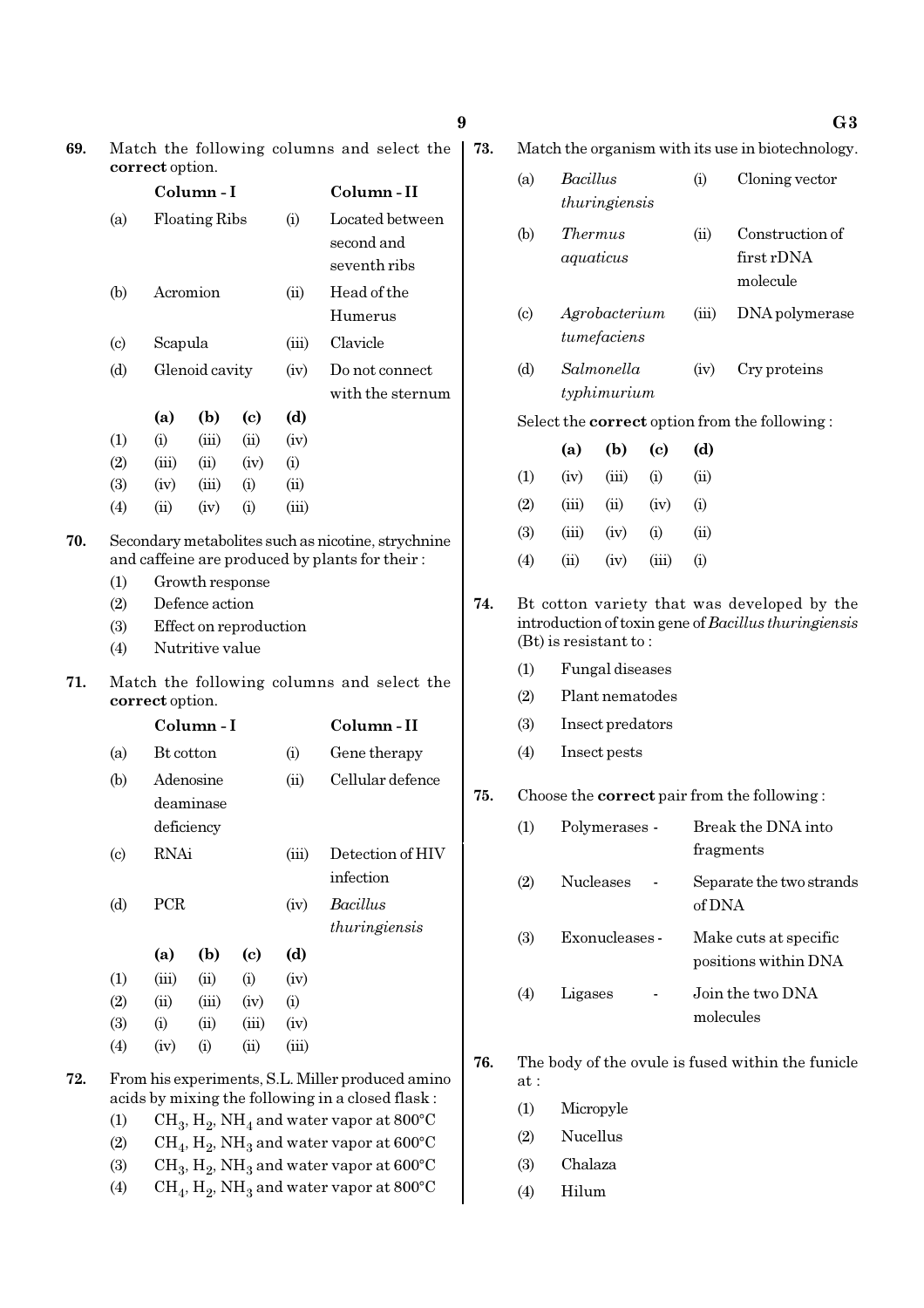| G <sub>3</sub> | 10 |
|----------------|----|
|                |    |

77. Strobili or cones are found in :

(1) Pteris

- (2) Marchantia
- (3) Equisetum
- (4) Salvinia
- 78. Match the following columns and select the correct option.

|                           |       | Column-I    |                            | Column-II |                                                   |
|---------------------------|-------|-------------|----------------------------|-----------|---------------------------------------------------|
| (a)                       |       | Eosinophils |                            | (i)       | Immune response                                   |
| (b)                       |       | Basophils   |                            |           | Phagocytosis                                      |
| $\left( \text{c} \right)$ |       | Neutrophils |                            | (iii)     | Release<br>histaminase,<br>destructive<br>enzymes |
| (d)                       |       | Lymphocytes |                            | (iv)      | Release granules<br>containing<br>histamine       |
|                           | (a)   | (b)         | $\left( \mathrm{e}\right)$ | (d)       |                                                   |
| (1)                       | (iv)  | (i)         | (ii)                       | (iii)     |                                                   |
| (2)                       | (i)   | (ii)        | (iv)                       | (iii)     |                                                   |
| (3)                       | (ii)  | (i)         | (iii)                      | (iv)      |                                                   |
| $\left( 4\right)$         | (iii) | (iv)        | $\rm (ii)$                 | (i)       |                                                   |

- 79. Identify the substances having glycosidic bond and peptide bond, respectively in their structure :
	- (1) Glycerol, trypsin
	- (2) Cellulose, lecithin
	- (3) Inulin, insulin
	- (4) Chitin, cholesterol
- 80. In relation to Gross primary productivity and Net primary productivity of an ecosystem, which one of the following statements is correct ?
	- (1) Gross primary productivity is always more than net primary productivity.
	- (2) Gross primary productivity and Net primary productivity are one and same.
	- (3) There is no relationship between Gross primary productivity and Net primary productivity.
	- (4) Gross primary productivity is always less than net primary productivity.

81. Match the following columns and select the correct option.

|     |                             | correct option.                                               |                |                     |                                       |                                                        |
|-----|-----------------------------|---------------------------------------------------------------|----------------|---------------------|---------------------------------------|--------------------------------------------------------|
|     |                             | Column-I                                                      |                |                     |                                       | Column-II                                              |
|     | (a)                         |                                                               | Placenta       |                     | (i)                                   | Androgens                                              |
|     | (b)                         |                                                               | Zona pellucida |                     | (ii)                                  | Human Chorionic<br>Gonadotropin<br>(hCG)               |
|     | $\left( \mathrm{c} \right)$ | glands                                                        | Bulbo-urethral |                     | (iii)                                 | Layer of the ovum                                      |
|     | (d)                         |                                                               | Leydig cells   |                     | (iv)                                  | Lubrication of the<br>Penis                            |
|     |                             | (a)                                                           | (b)            | (c)                 | (d)                                   |                                                        |
|     | (1)                         | (i)                                                           | (iv)           | (ii)                | (iii)                                 |                                                        |
|     | (2)                         | (iii)                                                         | (ii)           | (iv)                | (i)                                   |                                                        |
|     | (3)                         | (ii)                                                          | (iii)          | (iv)                | (i)                                   |                                                        |
|     | (4)                         | (iv)                                                          | (iii)          | (i)                 | (ii)                                  |                                                        |
| 82. | (1)<br>(2)<br>(3)<br>(4)    | population?<br>Natality<br>Mortality<br>Sex ratio             |                | Species interaction |                                       | Which of the following is <b>not</b> an attribute of a |
| 83. |                             | Match the following columns and select the<br>correct option. |                |                     |                                       |                                                        |
|     |                             |                                                               | Column-I       |                     |                                       | Column-II                                              |
|     | (a)                         |                                                               | Organ of Corti |                     | (i)                                   | Connects middle<br>ear and pharynx                     |
|     | (b)                         | Cochlea                                                       |                |                     | (ii)                                  | Coiled part of the<br>labyrinth                        |
|     | $\left( \mathrm{c} \right)$ | Eustachian tube                                               |                |                     | (iii)                                 | Attached to the<br>oval window                         |
|     | (d)                         | <b>Stapes</b>                                                 |                | (iv)                | Located on the<br>basilar<br>membrane |                                                        |
|     |                             | (a)                                                           | (b)            | (c)                 | (d)                                   |                                                        |
|     | (1)                         | (iii)                                                         | (i)            | (iv)                | (ii)                                  |                                                        |
|     | (2)                         | (iv)                                                          | (ii)           | (i)                 | (iii)                                 |                                                        |
|     | (3)                         | (i)                                                           | (ii)           | (iv)                | (iii)                                 |                                                        |
|     | (4)                         | (ii)                                                          | (iii)          | (i)                 | (iv)                                  |                                                        |
| 84. | (1)                         | protein in the animals?<br>Collagen                           |                |                     |                                       | Which one of the following is the most abundant        |

- (2) Lectin
- (3) Insulin
- (4) Haemoglobin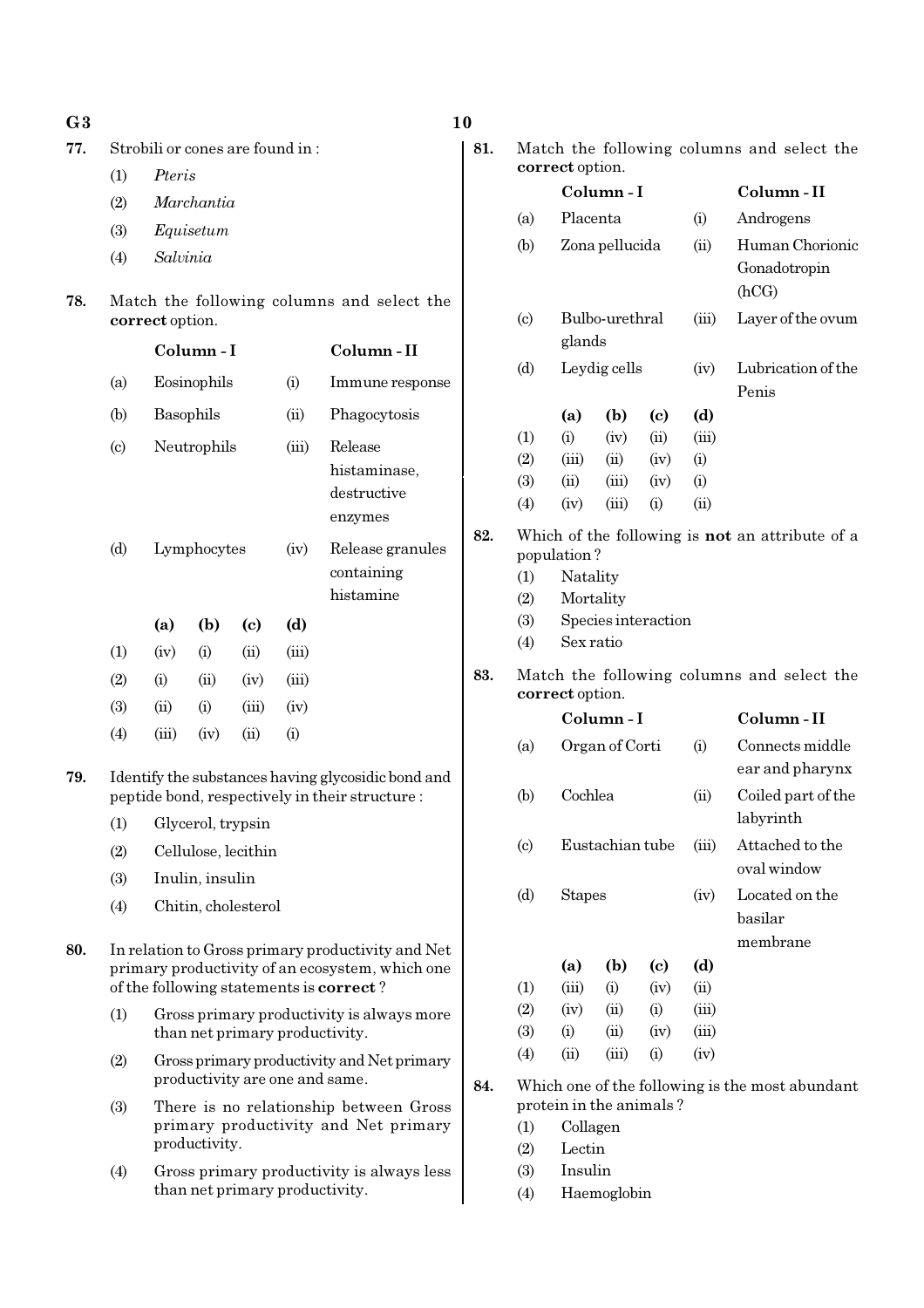- 85. Match the following with respect to meiosis :
	- (a) Zygotene (i) Terminalization
	- (b) Pachytene (ii) Chiasmata
	- (c) Diplotene (iii) Crossing over
	- (d) Diakinesis (iv) Synapsis

Select the correct option from the following :

|                   | (a)   | (b)   | (c)       | (d)      |
|-------------------|-------|-------|-----------|----------|
| $\left(1\right)$  | (iv)  | (iii) | (ii)      | $\rm(i)$ |
| (2)               | (i)   | (ii)  | (iv)      | (iii)    |
| (3)               | (ii)  | (iv)  | (iii)     | $\rm(i)$ |
| $\left( 4\right)$ | (iii) | (iv)  | $\rm (i)$ | (ii)     |

- 86. According to Robert May, the global species diversity is about :
	- (1) 20 million
	- (2) 50 million
	- (3) 7 million
	- $(4)$  1.5 million
- 87. The ovary is half inferior in :
	- (1) Mustard
	- (2) Sunflower
	- (3) Plum
	- (4) Brinjal
- 88. Select the correct statement.
	- (1) Glucagon is associated with hypoglycemia.
	- (2) Insulin acts on pancreatic cells and adipocytes.
	- (3) Insulin is associated with hyperglycemia.
	- (4) Glucocorticoids stimulate gluconeogenesis.
- 89. The process responsible for facilitating loss of water in liquid form from the tip of grass blades at night and in early morning is :
	- (1) Root pressure
	- (2) Imbibition
	- (3) Plasmolysis
	- (4) Transpiration
- 11 G3 90. Some dividing cells exit the cell cycle and enter vegetative inactive stage. This is called quiescent stage  $(G_0)$ . This process occurs at the end of :  $(1)$  G<sub>1</sub> phase
	- (2) S phase
	- (3)  $G_2$  phase
	- (4) M phase
	- 91. The phase difference between displacement and acceleration of a particle in a simple harmonic motion is :
		- $(1)$  $\frac{2^{\pi}}{2}$  rad π (2)  $\frac{\pi}{2}$  rad π
		- (3) zero
		- (4)  $\pi$  rad
	- 92. A long solenoid of 50 cm length having 100 turns carries a current of 2.5 A. The magnetic field at the centre of the solenoid is :

 $(\mu_0 = 4\pi \times 10^{-7} \text{ T m A}^{-1})$ (1)  $3.14 \times 10^{-4}$  T (2) 6.28 × 10<sup>-5</sup> T (3)  $3.14 \times 10^{-5}$  T

- (4) 6.28 $\times$ 10<sup>-4</sup> T
- 93. Two bodies of mass 4 kg and 6 kg are tied to the ends of a massless string. The string passes over a pulley which is frictionless (see figure). The acceleration of the system in terms of acceleration due to gravity (g) is :



- 94. The ratio of contributions made by the electric field and magnetic field components to the intensity of an electromagnetic wave is : (c=speed of electromagnetic waves)
	- $(1) \quad 1 : 1$
	- $(2) 1 : c$
	- (3)  $1 : c^2$
	- $(4)$  c : 1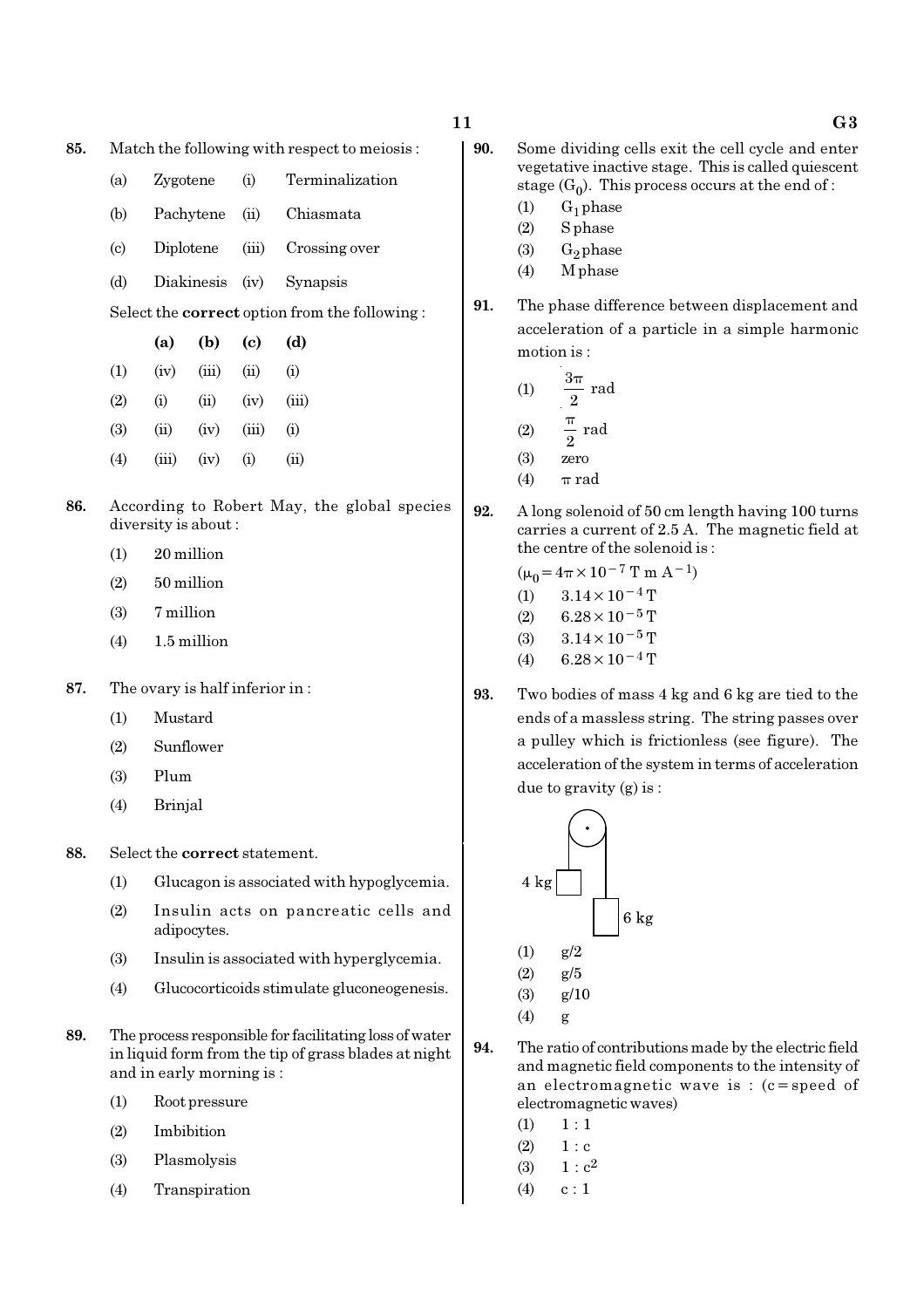- 95. In a certain region of space with volume  $0.2 \text{ m}^3$ , the electric potential is found to be 5 V throughout. The magnitude of electric field in this region is :
	- (1) 0.5 N/C
	- (2) 1 N/C
	- (3) 5 N/C
	- (4) zero
- 96. The average thermal energy for a mono-atomic gas is : ( $k_B$  is Boltzmann constant and T, absolute temperature)
	- (1)  $\frac{3}{8}$  k<sub>B</sub>  $\frac{3}{2}$  k<sub>B</sub>T  $(2)$   $\frac{3}{8}$  k<sub>B</sub>  $\frac{5}{2}$  k<sub>B</sub>T (3)  $\frac{\cdot}{2}$  k<sub>B</sub>  $\frac{7}{2} k_B T$ (4)  $-\frac{1}{9}k_B$  $\frac{1}{2} k_B T$
- 97. Find the torque about the origin when a force of  $\overset{\wedge}{3}$  N acts on a particle whose position vector is  $2 \hat{k}$  m  $\cdot$ 
	- (1)  $6\hat{j}$  N m
	- (2)  $-6\hat{i}$  N m
	- (3)  $6 \stackrel{\wedge}{k}$  N m
	- $(4)$ ∧
- 98. The mean free path for a gas, with molecular diameter d and number density n can be expressed as :

 $(1)$   $\frac{1}{\sqrt{2}}$   $\frac{1}{2}$ 1  $\overline{2}$  nπd  $(2)$ 1  $\overline{2}$  n $^2$ πd  $(3)$ 1  $\overline{2}$  n<sup>2</sup> $\pi^2$ d 1

$$
(4) \qquad \overline{\sqrt{2} \text{ n} \pi d}
$$

99. The energy equivalent of 0.5 g of a substance is :

(1)  $4.5 \times 10^{13}$  J

- (2)  $1.5 \times 10^{13}$  J
- (3)  $0.5 \times 10^{13}$  J
- (4)  $4.5 \times 10^{16}$  J

100. A screw gauge has least count of 0.01 mm and there are 50 divisions in its circular scale.

The pitch of the screw gauge is :

- (1) 0.25 mm
- (2) 0.5 mm
- (3) 1.0 mm
- (4) 0.01 mm
- 101. Two cylinders A and B of equal capacity are connected to each other via a stop cock. A contains an ideal gas at standard temperature and pressure. B is completely evacuated. The entire system is thermally insulated. The stop cock is suddenly opened. The process is :
	- (1) adiabatic
	- (2) isochoric
	- (3) isobaric
	- (4) isothermal
- 102. A cylinder contains hydrogen gas at pressure of  $249$  kPa and temperature  $27^{\circ}$ C.

Its density is :  $(R=8.3 J \text{ mol}^{-1} \text{K}^{-1})$ 

- (1)  $0.2 \text{ kg/m}^3$
- $(2)$  0.1 kg/m<sup>3</sup>
- (3)  $0.02 \text{ kg/m}^3$
- (4)  $0.5 \text{ kg/m}^3$
- 103. When a uranium isotope  $\frac{235}{92}U$  is bombarded with a neutron, it generates  $^{89}_{36}\text{Kr}$  , three neutrons and :
	- (1)  $\frac{91}{40}Zr$
	- (2)  $\frac{101}{36} \text{Kr}$
	- (3)  $\frac{103}{36}$ Kr
	-
	- (4)  $\frac{144}{56}Ba$
- 104. A charged particle having drift velocity of  $7.5 \times 10^{-4}$  m s<sup>-1</sup> in an electric field of  $3 \times 10^{-10}$  Vm<sup>-1</sup>, has a mobility in m<sup>2</sup> V<sup>-1</sup> s<sup>-1</sup> of :
	- (1)  $2.5 \times 10^6$
	- $(2)$  2.5×10<sup>-6</sup>
	- (3)  $2.25 \times 10^{-15}$
	- $(4)$  2.25  $\times$  10<sup>15</sup>
- 105. Taking into account of the significant figures, what is the value of 9.99 m−0.0099 m ?
	- (1) 9.98 m
	- $(2)$  9.980 m
	- $(3)$  9.9 m
	- (4) 9.9801 m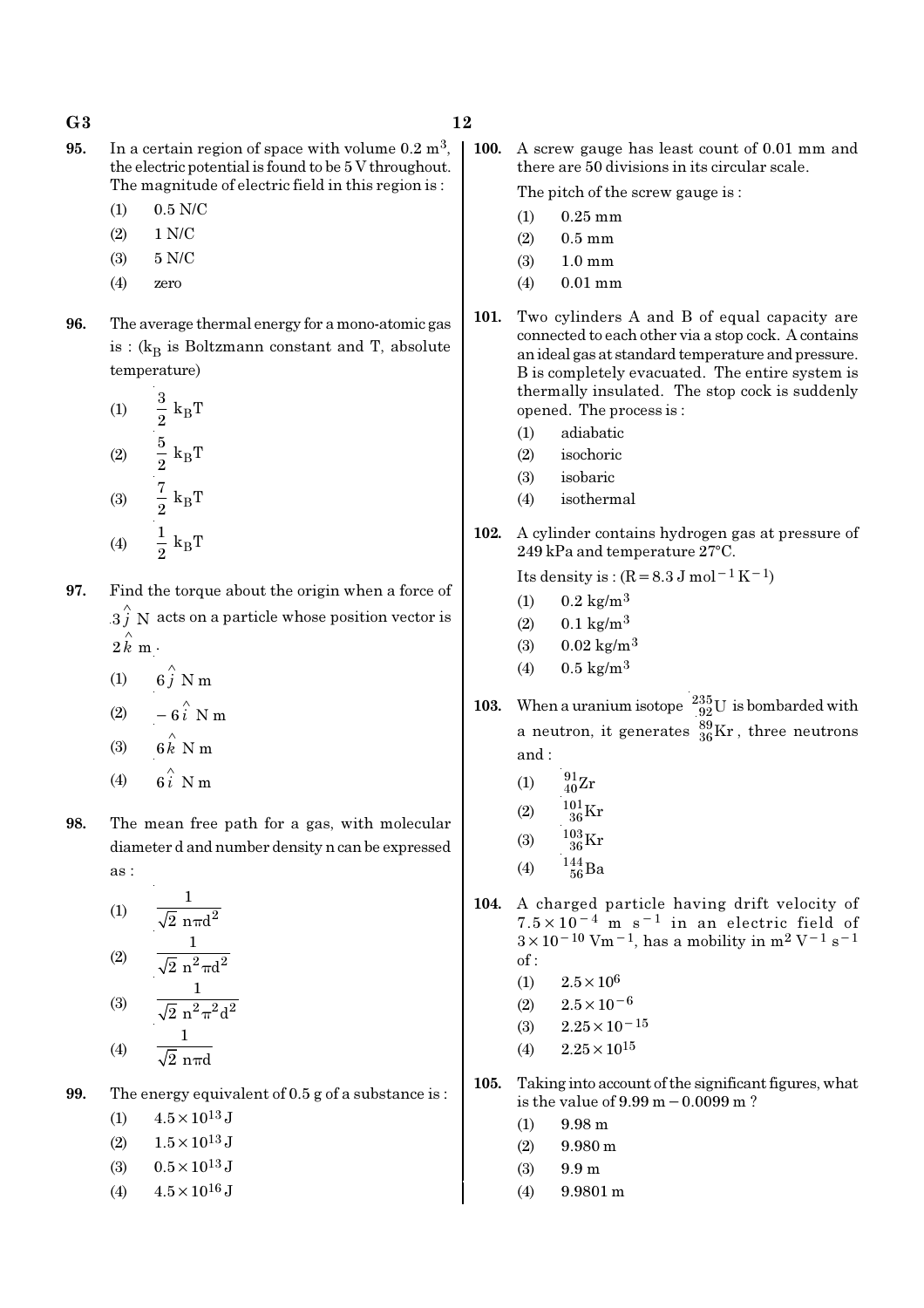106. An iron rod of susceptibility 599 is subjected to a magnetising field of 1200 A m−1. The permeability of the material of the rod is :

$$
(\mu_0 = 4\pi \times 10^{-7} \text{ T m A}^{-1})
$$

- (1)  $8.0 \times 10^{-5}$  T m A<sup>-1</sup>
- (2)  $2.4\pi \times 10^{-5}$  T m A<sup>-1</sup>
- (3)  $2.4\pi \times 10^{-7}$  T m A<sup>-1</sup>
- (4)  $2.4\pi \times 10^{-4}$  T m A<sup>-1</sup>
- 107. A spherical conductor of radius 10 cm has a charge of  $3.2 \times 10^{-7}$  C distributed uniformly. What is the magnitude of electric field at a point 15 cm from the centre of the sphere ?

$$
\left(\frac{1}{4\pi\epsilon_0} = 9 \times 10^9 \text{ N m}^2/\text{C}^2\right)
$$
  
(1) 1.28 × 10<sup>5</sup> N/C  
(2) 1.28 × 10<sup>6</sup> N/C  
(3) 1.28 × 10<sup>7</sup> N/C

- (4)  $1.28 \times 10^4$  N/C
- 108. A series LCR circuit is connected to an ac voltage source. When L is removed from the circuit, the phase difference between current and voltage  $is \frac{1}{3}$ π . If instead C is removed from the circuit, the phase difference is again  $\frac{1}{3}$ π between current and voltage. The power factor of the circuit is :
	- $(1)$  0.5
	- $(2)$  1.0
	- $(3) -1.0$
	- (4) zero
- 109. A capillary tube of radius r is immersed in water and water rises in it to a height h. The mass of the water in the capillary is 5 g. Another capillary tube of radius 2r is immersed in water. The mass of water that will rise in this tube is :
	- $(1)$  5.0 g
	- (2) 10.0 g
	- (3) 20.0 g
	- (4) 2.5 g
- 110. In Young's double slit experiment, if the separation between coherent sources is halved and the distance of the screen from the coherent sources is doubled, then the fringe width becomes :
	- (1) half
	- (2) four times
	- (3) one-fourth
	- (4) double



112. The color code of a resistance is given below :



The values of resistance and tolerance, respectively, are :

- (1)  $47 \text{ k}\Omega$ , 10%
- (2)  $4.7 \text{ k}\Omega, 5\%$
- (3)  $470 \Omega, 5\%$
- (4)  $470 \text{ k}\Omega, 5\%$
- 113. The capacitance of a parallel plate capacitor with air as medium is  $6 \mu$ F. With the introduction of a dielectric medium, the capacitance becomes  $30 \mu$ F. The permittivity of the medium is :

$$
(\epsilon_0 = 8.85 \times 10^{-12} \, \text{C}^2 \, \text{N}^{-1} \, \text{m}^{-2})
$$

- (1)  $1.77 \times 10^{-12}$  C<sup>2</sup> N<sup>-1</sup> m<sup>-2</sup>
- (2)  $0.44 \times 10^{-10}$  C<sup>2</sup> N<sup>-1</sup> m<sup>-2</sup>
- (3)  $5.00 \text{ C}^2 \text{ N}^{-1} \text{ m}^{-2}$
- (4)  $0.44 \times 10^{-13}$  C<sup>2</sup> N<sup>-1</sup> m<sup>-2</sup>

111. For the logic circuit shown, the truth table is :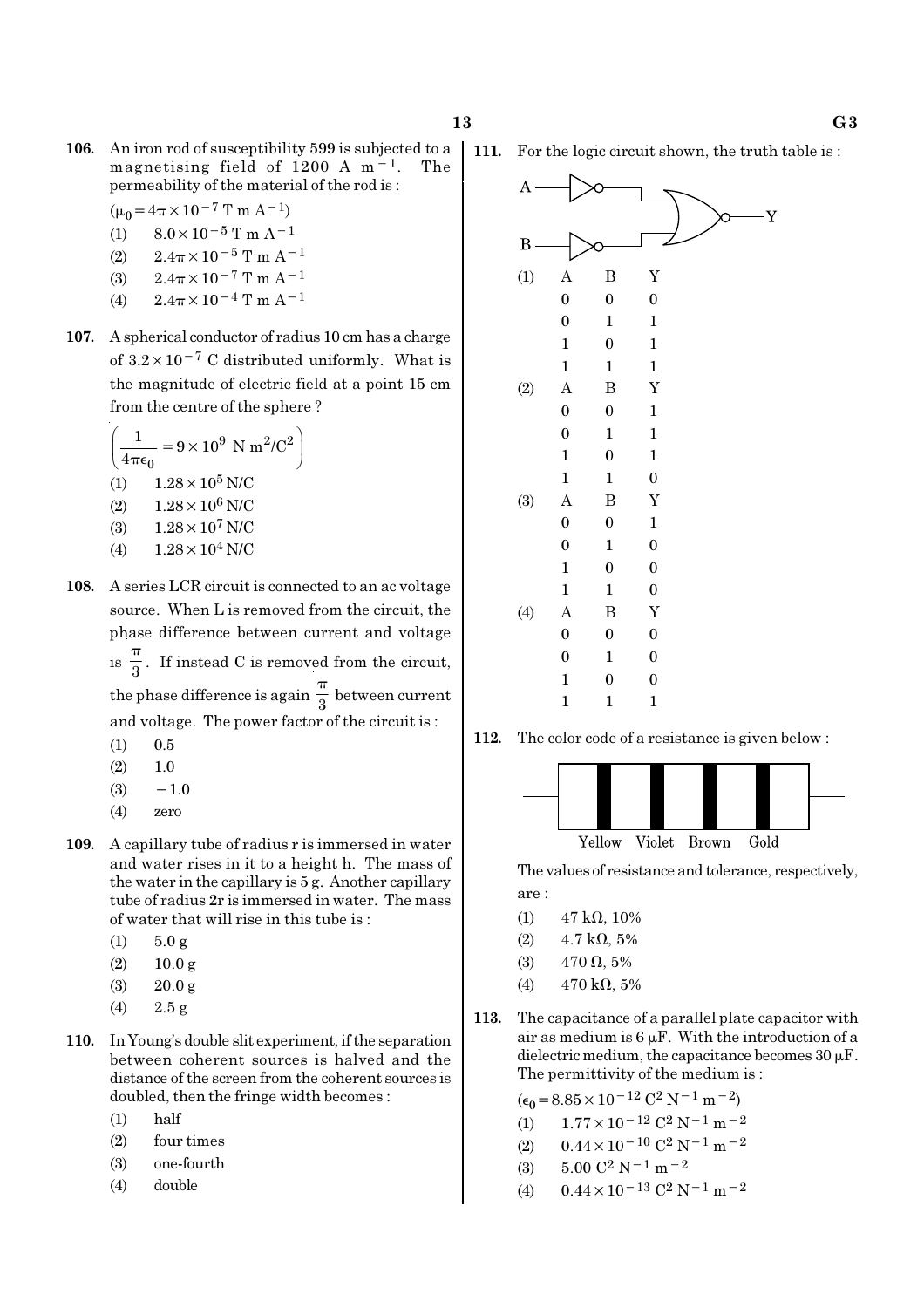#### $G3$  and  $14$

- 114. A ball is thrown vertically downward with a velocity of 20 m/s from the top of a tower. It hits the ground after some time with a velocity of 80 m/s. The height of the tower is :  $(g=10 \text{ m/s}^2)$ 
	- (1) 340 m
	- (2) 320 m
	- (3) 300 m
	- (4) 360 m
- 115. A body weighs 72 N on the surface of the earth. What is the gravitational force on it, at a height equal to half the radius of the earth ?
	- (1) 32 N
	- (2) 30 N
	- (3) 24 N
	- (4) 48 N
- 116. Two particles of mass 5 kg and 10 kg respectively are attached to the two ends of a rigid rod of length 1 m with negligible mass.

The centre of mass of the system from the 5 kg particle is nearly at a distance of :

- (1) 50 cm
- (2) 67 cm
- (3) 80 cm
- (4) 33 cm
- 117. The increase in the width of the depletion region in a p-n junction diode is due to :
	- (1) reverse bias only
	- (2) both forward bias and reverse bias
	- (3) increase in forward current
	- (4) forward bias only
- 118. Light of frequency 1.5 times the threshold frequency is incident on a photosensitive material. What will be the photoelectric current if the frequency is halved and intensity is doubled ?
	- (1) four times
	- (2) one-fourth
	- (3) zero
	- (4) doubled
- 119. Assume that light of wavelength 600 nm is coming from a star. The limit of resolution of telescope whose objective has a diameter of 2 m is :
	- (1)  $1.83 \times 10^{-7}$  rad
	- (2)  $7.32 \times 10^{-7}$  rad
	- (3) 6.00 $\times$ 10<sup>-7</sup> rad
	- (4)  $3.66 \times 10^{-7}$  rad
- 120. A resistance wire connected in the left gap of a metre bridge balances a 10  $\Omega$  resistance in the right gap at a point which divides the bridge wire in the ratio  $3:2$ . If the length of the resistance wire is 1.5 m, then the length of 1  $\Omega$  of the resistance wire is :
	- (1)  $1.0 \times 10^{-1}$  m
	- $(2)$  1.5×10<sup>-1</sup> m
	- (3)  $1.5 \times 10^{-2}$  m
	- (4)  $1.0 \times 10^{-2}$  m
- 121. Light with an average flux of  $20$  W/cm<sup>2</sup> falls on a non-reflecting surface at normal incidence having surface area 20 cm<sup>2</sup>. The energy received by the surface during time span of 1 minute is :
	- (1)  $12 \times 10^3$  J
	- (2)  $24 \times 10^3$  J
	- (3)  $48 \times 10^3$  J
	- (4)  $10 \times 10^3$  J
- 122. A ray is incident at an angle of incidence  $i$  on one surface of a small angle prism (with angle of prism A) and emerges normally from the opposite surface. If the refractive index of the material of the prism is  $\mu$ , then the angle of incidence is nearly equal to :
	- (1) 2A  $\mu$  $(2)$   $\mu$ A

$$
(3) \qquad \frac{\mu A}{2}
$$

- (4) A  $2<sub>µ</sub>$
- 123. A 40  $\mu$ F capacitor is connected to a 200 V, 50 Hz ac supply. The rms value of the current in the circuit is, nearly :
	- (1) 2.05 A
	- $(2)$  2.5 A
	- (3) 25.1 A
	- (4) 1.7 A
- 124. Dimensions of stress are :
	- (1)  $[ML^2T^{-2}]$
	- (2)  $[ML^0T^{-2}]$
	- (3)  $[ML^{-1}T^{-2}]$
	- (4)  $[MLT^{-2}]$
- **125.** The Brewsters angle  $i<sub>b</sub>$  for an interface should be :
	- (1)  $30^{\circ} < i_b < 45^{\circ}$
	- (2)  $45^{\circ} < i_b < 90^{\circ}$
	- (3)  $i_b = 90^{\circ}$
	- (4)  $0^{\circ} < i_b < 30^{\circ}$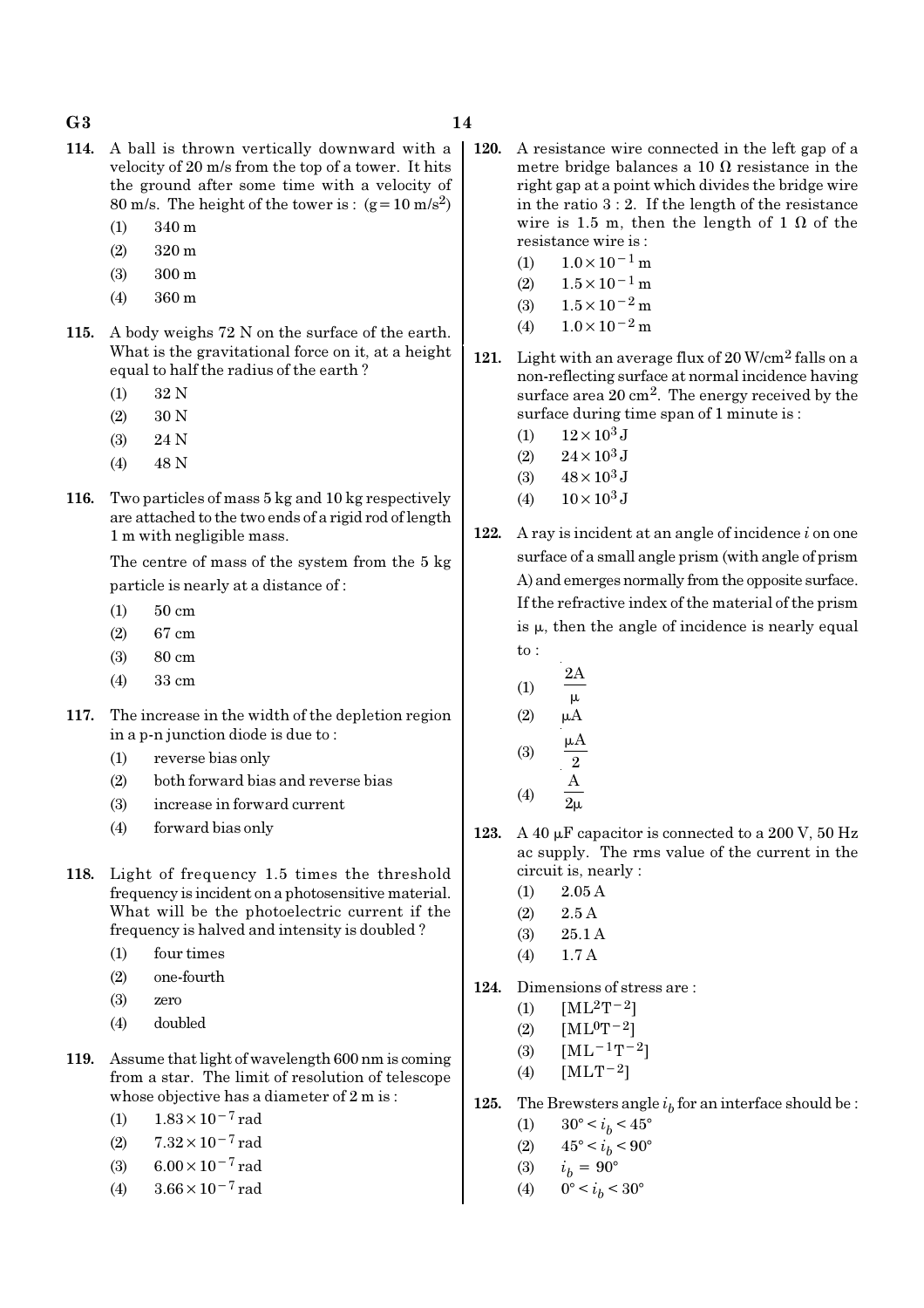126. A wire of length L, area of cross section A is hanging from a fixed support. The length of the wire changes to  $\mathrm{L}_1$  when mass M is suspended from its free end. The expression for Young's modulus is :

$$
(1) \qquad \frac{\text{Mg}(\text{L}_1 - \text{L})}{\text{AL}}
$$

$$
(2) \qquad \frac{\text{MgL}}{\text{AL}_1}
$$

$$
\text{MgL}
$$

(3) 
$$
\overline{A(L_1 - L)}
$$
  
(4) 
$$
\frac{MgL_1}{AL}
$$

127. A short electric dipole has a dipole moment of 16×10−<sup>9</sup> C m. The electric potential due to the dipole at a point at a distance of 0.6 m from the centre of the dipole, situated on a line making an angle of  $60^\circ$  with the dipole axis is :

$$
\left(\frac{1}{4\pi\epsilon_0} = 9 \times 10^9 \text{ N m}^2/\text{C}^2\right)
$$
  
(1) 200 V  
(2) 400 V  
(3) zero

- $(4)$  50 V
- 128. In a guitar, two strings A and B made of same material are slightly out of tune and produce beats of frequency 6 Hz. When tension in B is slightly decreased, the beat frequency increases to 7 Hz. If the frequency of A is 530 Hz, the original frequency of B will be :
	- (1) 524 Hz
	- (2) 536 Hz
	- (3) 537 Hz
	- (4) 523 Hz
- 129. An electron is accelerated from rest through a potential difference of V volt. If the de Broglie wavelength of the electron is  $1.227 \times 10^{-2}$  nm, the potential difference is :
	- $(1)$  10<sup>2</sup> V
	- $(2)$  10<sup>3</sup> V
	- $(3)$  10<sup>4</sup> V
	- $(4)$  10 V
- - 130. The solids which have the negative temperature coefficient of resistance are :
		- (1) insulators only
		- (2) semiconductors only
		- (3) insulators and semiconductors
		- (4) metals
	- 131. The energy required to break one bond in DNA is  $10^{-20}$  J. This value in eV is nearly :
		- $(1)$  0.6
		- $(2)$  0.06
		- (3) 0.006
		- (4) 6
	- 132. The quantities of heat required to raise the temperature of two solid copper spheres of radii  $r_1$  and  $r_2$  ( $r_1$ =1.5  $r_2$ ) through 1 K are in the ratio :
		- (1)  $\frac{9}{7}$ 4 (2)  $\frac{3}{2}$ (3) 5 3 (4) 27 8
	- 133. Which of the following graph represents the variation of resistivity (ρ) with temperature (T) for copper ?

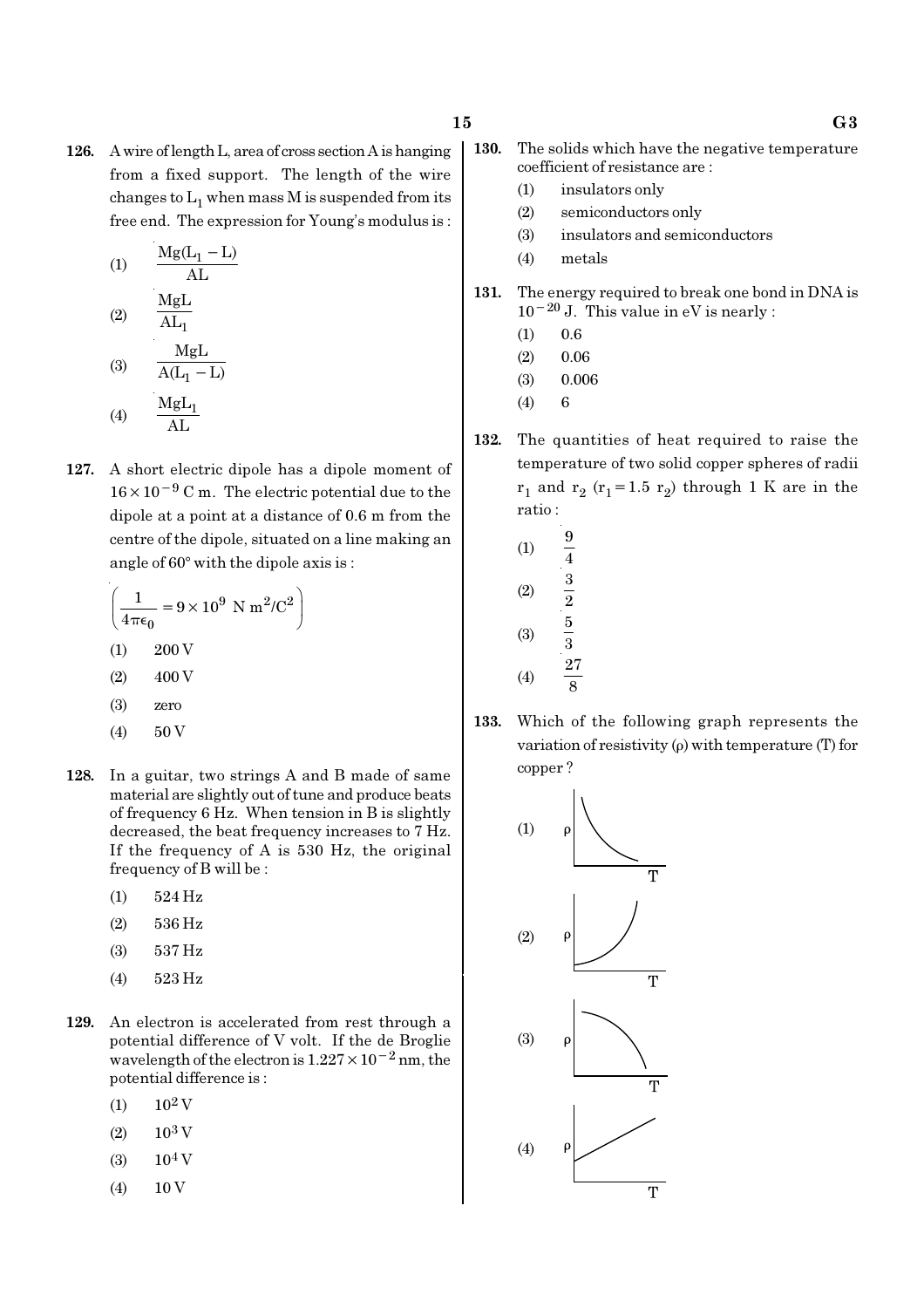$G3$  and  $16$ 

- 134. For transistor action, which of the following statements is correct ?
	- (1) Base, emitter and collector regions should have same size.
	- (2) Both emitter junction as well as the collector junction are forward biased.
	- (3) The base region must be very thin and lightly doped.
	- (4) Base, emitter and collector regions should have same doping concentrations.
- 135. For which one of the following, Bohr model is not valid ?
	- (1) Singly ionised helium atom  $(He<sup>+</sup>)$
	- (2) Deuteron atom
	- (3) Singly ionised neon atom  $(Ne^+)$
	- (4) Hydrogen atom
- 136. What is the change in oxidation number of carbon in the following reaction ?
	- $\text{CH}_4(g) + 4\text{Cl}_2(g) \rightarrow \text{CCl}_4(l) + 4\text{HCl}(g)$
	- (1)  $0 \text{ to } +4$
	- (2)  $-4$  to  $+4$
	- (3)  $0 \text{ to } -4$
	- $(4)$  +4 to +4
- 137. On electrolysis of dil.sulphuric acid using Platinum (Pt) electrode, the product obtained at anode will be :
	- (1) Oxygen gas
	- $(2)$  H<sub>2</sub>S gas
	- $(3)$  SO<sub>2</sub> gas
	- (4) Hydrogen gas
- 138. An increase in the concentration of the reactants of a reaction leads to change in :
	- (1) heat of reaction
	- (2) threshold energy
	- (3) collision frequency
	- (4) activation energy
- 139. Reaction between benzaldehyde and acetophenone in presence of dilute NaOH is known as :
	- (1) Cannizzaro's reaction
	- (2) Cross Cannizzaro's reaction
	- (3) Cross Aldol condensation
	- (4) Aldol condensation
- 140. Which of the following alkane cannot be made in good yield by Wurtz reaction ?
	- (1) 2,3-Dimethylbutane
	- (2) n-Heptane
	- (3) n-Butane
	- (4) n-Hexane
- 141. Which of the following is a natural polymer ?
	- (1) poly (Butadiene-styrene)
	- (2) polybutadiene
	- (3) poly (Butadiene-acrylonitrile)
	- (4) cis-1,4-polyisoprene
- 142. A mixture of  $N_2$  and Ar gases in a cylinder contains 7 g of  $\mathrm{N}_2$  and 8 g of Ar. If the total pressure of the mixture of the gases in the cylinder is 27 bar, the partial pressure of  $\mathrm{N}_2 \, \mathrm{is}$  :

[Use atomic masses (in g mol<sup>-1</sup>) : N=14, Ar=40]

- (1) 12 bar
- (2) 15 bar
- (3) 18 bar
- (4) 9 bar
- 143. Match the following and identify the correct option.

| (a) | $CO(g) + H2(g)$                   | $\rm(i)$   | $Mg(HCO3)2 +$<br>Ca(HCO <sub>3</sub> ) <sub>2</sub> |
|-----|-----------------------------------|------------|-----------------------------------------------------|
| (b) | Temporary<br>hardness of<br>water | $\rm (11)$ | An electron<br>deficient hydride                    |

- (c)  $B_2H_6$
- (d)  $H_2O_2$

|     | (a)   | (b)       | (c)      | (d)  |
|-----|-------|-----------|----------|------|
| (1) | (iii) | (ii)      | $\rm(i)$ | (iv) |
| (2) | (iii) | (iv)      | (ii)     | (i)  |
| (3) | (i)   | (iii)     | (ii)     | (iv) |
| (4) | (iii) | $\rm (i)$ | (ii)     | (iv) |

- (iii) Synthesis gas (iv) Non-planar
	- structure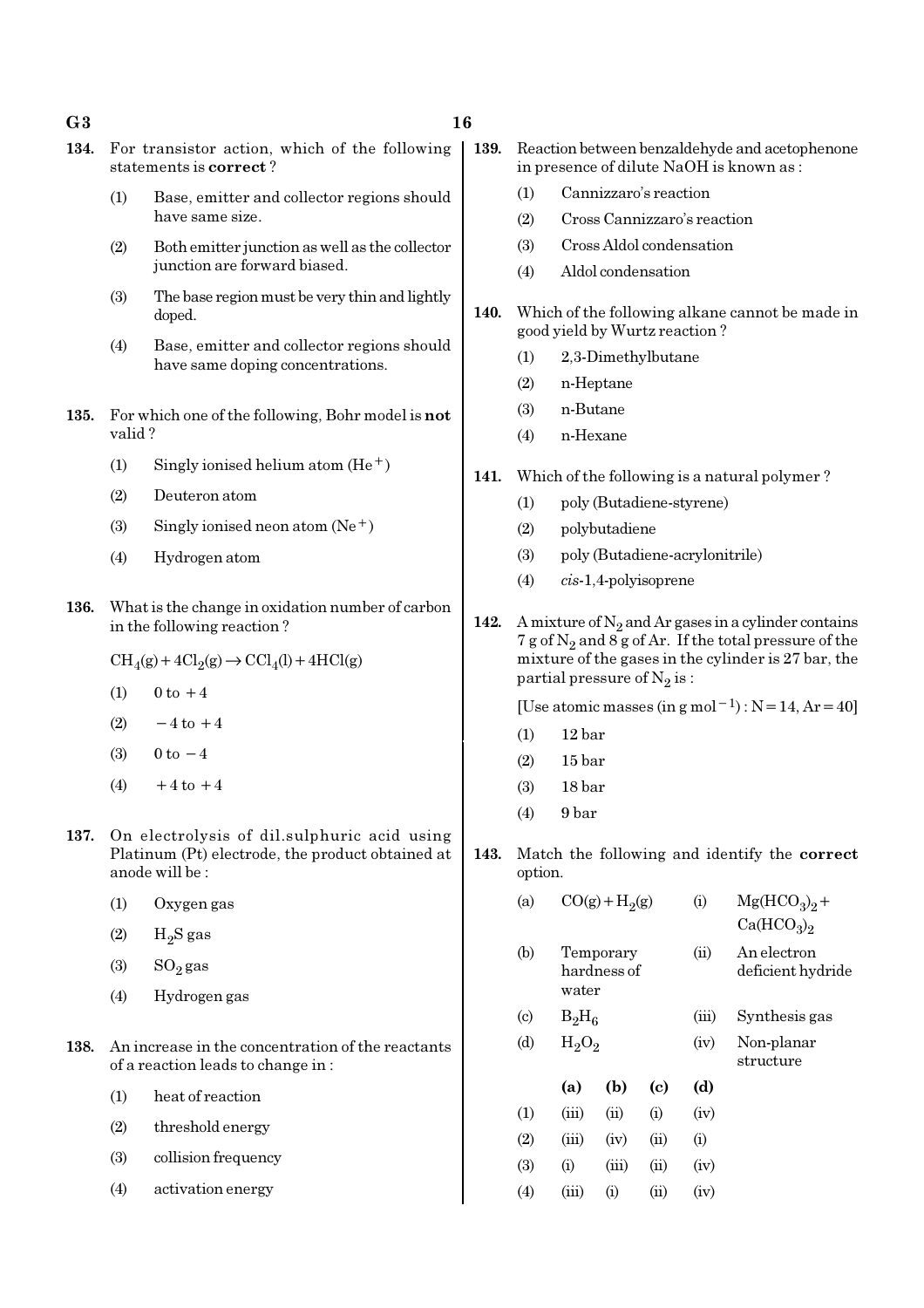- 144. For the reaction,  $2Cl(g) \rightarrow Cl_2(g)$ , the correct option is :
	- (1)  $\Delta_r H > 0$  and  $\Delta_r S < 0$
	- (2)  $\Delta_r H \leq 0$  and  $\Delta_r S \geq 0$
	- (3)  $\Delta_r H \leq 0$  and  $\Delta_r S \leq 0$
	- (4)  $\Delta_r H > 0$  and  $\Delta_r S > 0$
- 145. An element has a body centered cubic (bcc) structure with a cell edge of 288 pm. The atomic radius is :

(1) 
$$
\frac{\sqrt{2}}{4} \times 288 \text{ pm}
$$
  
(2) 
$$
\frac{4}{\sqrt{3}} \times 288 \text{ pm}
$$
  
(3) 
$$
\frac{4}{\sqrt{2}} \times 288 \text{ pm}
$$
  
(4) 
$$
\frac{\sqrt{3}}{4} \times 288 \text{ pm}
$$

- 146. Urea reacts with water to form A which will decompose to form B. B when passed through  $Cu^{2+}$  (aq), deep blue colour solution C is formed. What is the formula of C from the following ?
	- (1)  $[Cu(NH_3)_4]^{2+}$
	- $(2)$   $Cu(OH)<sub>2</sub>$
	- (3)  $CuCO<sub>3</sub>·Cu(OH)<sub>2</sub>$
	- $(4)$  CuSO<sub>4</sub>
- 147. Reaction between acetone and methylmagnesium chloride followed by hydrolysis will give :
	- (1) Sec. butyl alcohol
	- (2) Tert. butyl alcohol
	- (3) Isobutyl alcohol
	- (4) Isopropyl alcohol
- 148. The following metal ion activates many enzymes, participates in the oxidation of glucose to produce ATP and with Na, is responsible for the transmission of nerve signals.
	- (1) Copper
	- (2) Calcium
	- (3) Potassium
	- (4) Iron
- 149. The number of protons, neutrons and electrons in  $^{175}_{71}$ Lu, respectively, are:
	- (1) 104, 71 and 71
	- (2) 71, 71 and 104
	- (3) 175, 104 and 71
	- (4) 71, 104 and 71
- 150. Which of the following set of molecules will have zero dipole moment ?
	- (1) Boron trifluoride, hydrogen fluoride, carbon dioxide, 1,3-dichlorobenzene
	- (2) Nitrogen trifluoride, beryllium difluoride, water, 1,3-dichlorobenzene
	- (3) Boron trifluoride, beryllium difluoride, carbon dioxide, 1,4-dichlorobenzene
	- (4) Ammonia, beryllium difluoride, water, 1,4-dichlorobenzene
- 151. Identify a molecule which does not exist.
	- $(1)$  Li<sub>2</sub>
	- $(2)$   $C_2$
	- $(3)$   $O_2$
	- $(4)$  He<sub>2</sub>
- 152. Identify the incorrect match.

#### Name IUPAC Official Name

- (a) Unnilunium (i) Mendelevium
- (b) Unniltrium (ii) Lawrencium
- (c) Unnilhexium (iii) Seaborgium
- (d) Unununnium (iv) Darmstadtium
- $(1)$   $(b)$ ,  $(ii)$
- $(2)$   $(c)$ ,  $(iii)$
- $(3)$   $(d)$ ,  $(iv)$
- (4) (a), (i)
- 153. The rate constant for a first order reaction is  $4.606 \times 10^{-3}$  s<sup>-1</sup>. The time required to reduce 2.0 g of the reactant to  $0.2$  g is:
	- $(1)$  200 s
	- $(2)$  500 s
	- (3) 1000 s
	- (4) 100 s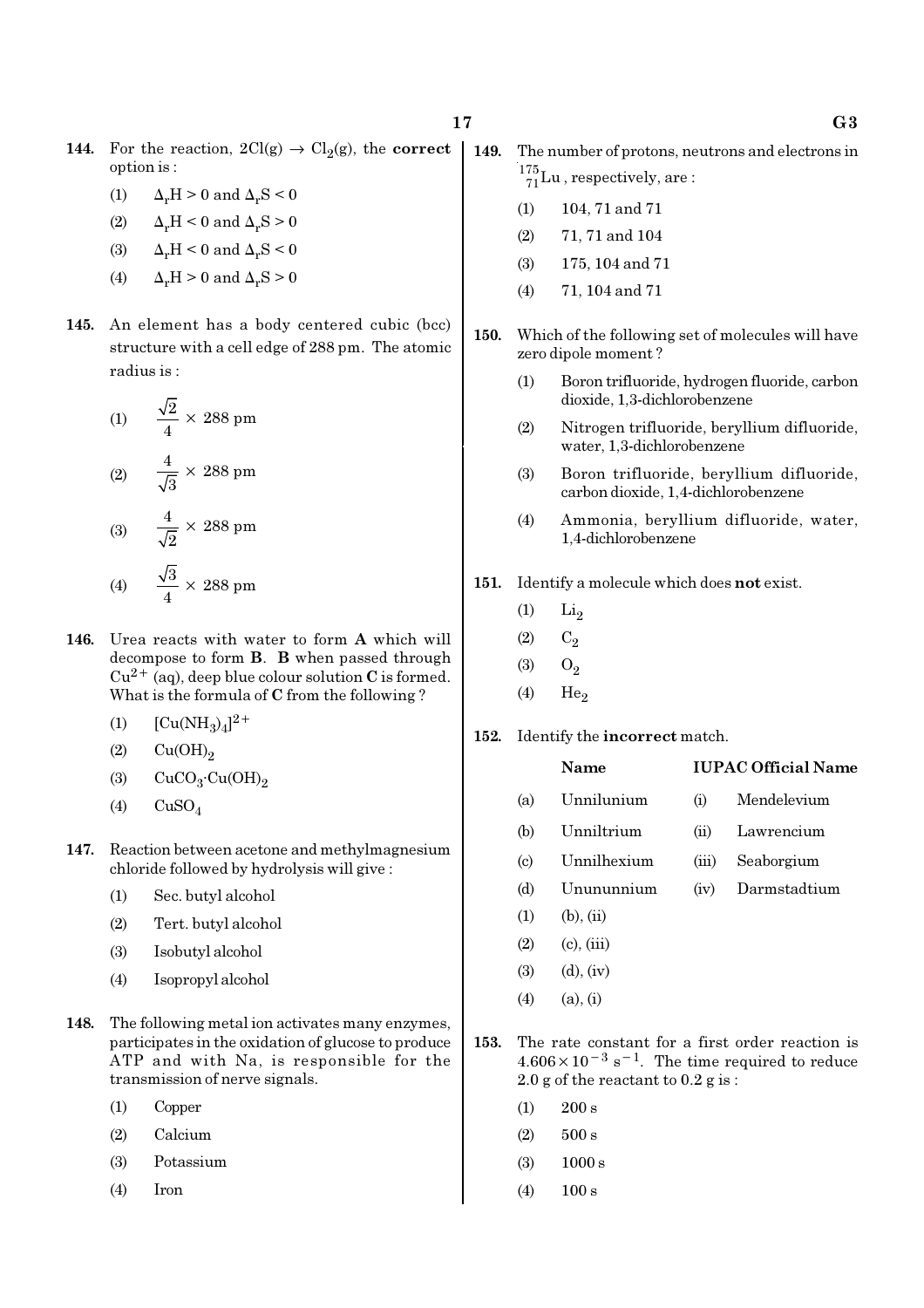#### $G3$  and  $18$

- 
- 154. Identify the correct statement from the following :
	- (1) Blister copper has blistered appearance due to evolution of CO<sub>2</sub>.
	- (2) Vapour phase refining is carried out for Nickel by Van Arkel method.
	- (3) Pig iron can be moulded into a variety of shapes.
	- (4) Wrought iron is impure iron with 4% carbon.
- 155. Measuring Zeta potential is useful in determining which property of colloidal solution ?
	- (1) Solubility
	- (2) Stability of the colloidal particles
	- (3) Size of the colloidal particles
	- (4) Viscosity
- 156. Which of the following oxoacid of sulphur has −O−O− linkage ?
	- (1)  $H_2SO_4$ , sulphuric acid
	- (2)  $H_2S_2O_8$ , peroxodisulphuric acid
	- (3)  $H_2S_2O_7$ , pyrosulphuric acid
	- (4)  $H_2SO_3$ , sulphurous acid
- 157. Elimination reaction of 2-Bromo-pentane to form pent-2-ene is :
	- (a) β-Elimination reaction
	- (b) Follows Zaitsev rule
	- (c) Dehydrohalogenation reaction
	- (d) Dehydration reaction
	- $(1)$   $(a)$ ,  $(c)$ ,  $(d)$
	- $(2)$  (b),  $(c)$ ,  $(d)$
	- $(3)$   $(a), (b), (d)$
	- $(4)$   $(a), (b), (c)$
- 158. Identify the correct statements from the following :
	- (a)  $CO_2(g)$  is used as refrigerant for ice-cream and frozen food.
	- (b) The structure of  $C_{60}$  contains twelve six carbon rings and twenty five carbon rings.
	- (c) ZSM-5, a type of zeolite, is used to convert alcohols into gasoline.
	- (d) CO is colorless and odourless gas.
	- $(1)$  (a) and  $(c)$  only
	- $(2)$  (b) and  $(c)$  only
	- $(3)$   $(c)$  and  $(d)$  only
	- $(4)$  (a), (b) and (c) only
- 159. An alkene on ozonolysis gives methanal as one of the product. Its structure is :

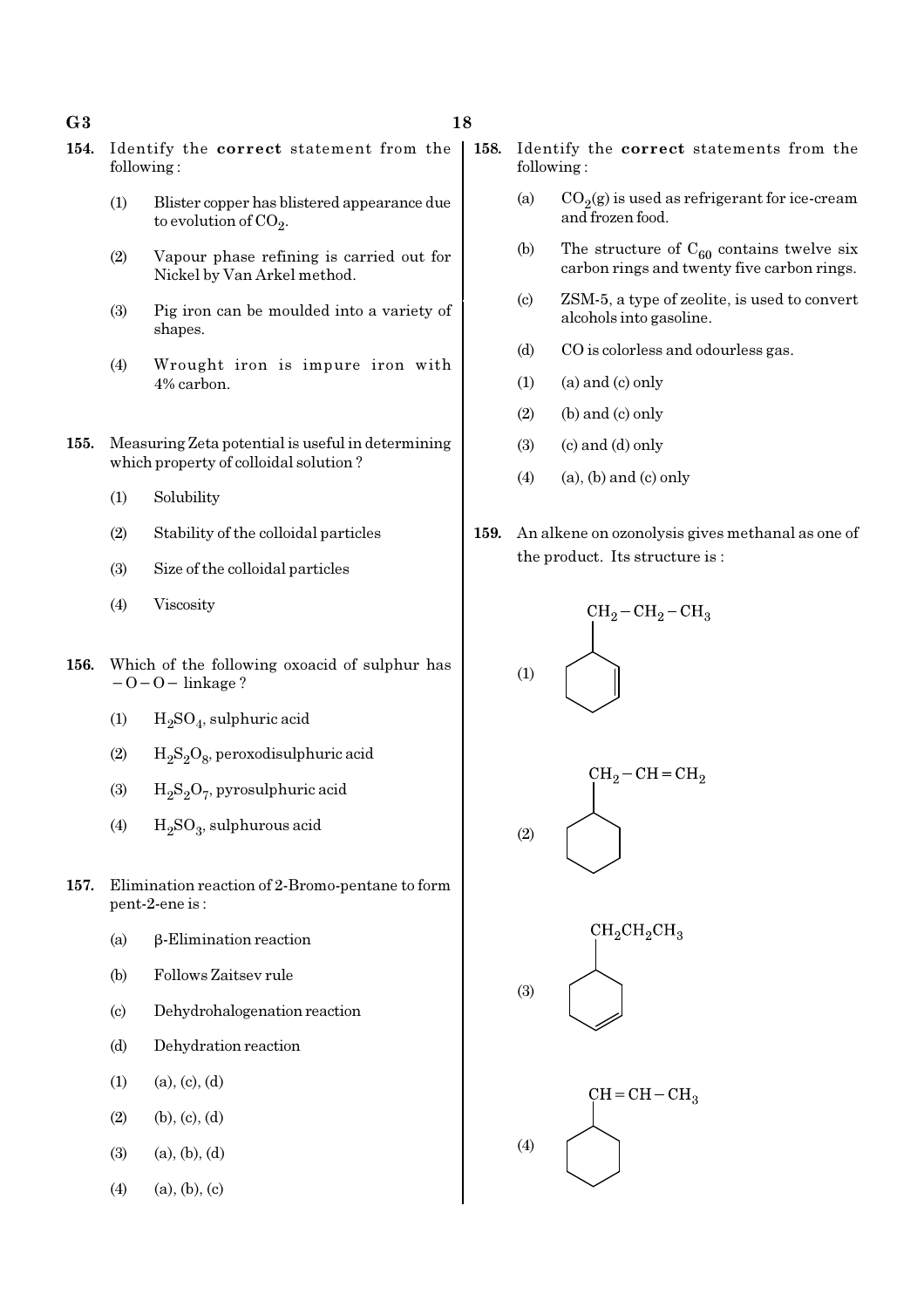|  | ۰.     |
|--|--------|
|  | ×<br>v |

- 160. Paper chromatography is an example of :
	- (1) Partition chromatography
	- (2) Thin layer chromatography
	- (3) Column chromatography
	- (4) Adsorption chromatography

#### 161. Match the following :

|                                                  | Oxide                   |      |       | Nature     |
|--------------------------------------------------|-------------------------|------|-------|------------|
| (a)                                              | CO                      |      | (i)   | Basic      |
| (b)                                              | BaO                     |      | (ii)  | Neutral    |
| $\left( \mathrm{c}\right)$                       | $\text{Al}_2\text{O}_3$ |      | (iii) | Acidic     |
| (d)                                              | $Cl_2O_7$               |      | (iv)  | Amphoteric |
| Which of the following is <b>correct</b> option? |                         |      |       |            |
|                                                  | (a)                     | (b)  | (c)   | (d)        |
| (1)                                              | (ii)                    | (i)  | (iv)  | (iii)      |
| (2)                                              | (iii)                   | (iv) | (i)   | $\rm (ii)$ |
|                                                  |                         |      |       |            |

- $(3)$   $(iv)$   $(iii)$   $(ii)$   $(i)$  $(4)$  (i) (ii) (iii) (iv)
- 162. Which one of the followings has maximum number of atoms ?
	- (1) 1 g of Mg(s) [Atomic mass of Mg = 24]
	- (2) 1 g of  $O_2(g)$  [Atomic mass of O = 16]
	- (3) 1 g of Li(s) [Atomic mass of Li = 7]
	- (4) 1 g of Ag(s) [Atomic mass of Ag =  $108$ ]
- 163. Which of the following is a basic amino acid ?
	- (1) Alanine
	- (2) Tyrosine
	- (3) Lysine
	- (4) Serine
- 164. The calculated spin only magnetic moment of  $Cr^{2+}$ ion is :
	- (1) 4.90 BM
	- (2) 5.92 BM
	- (3) 2.84 BM
	- (4) 3.87 BM
- 19 G3 165. Sucrose on hydrolysis gives :
	- (1) α-D-Glucose+β-D-Glucose
		- (2) α-D-Glucose+β-D-Fructose
		- (3) α-D-Fructose+β-D-Fructose
		- (4)  $β-D-Glucose + α-D-Fructose$
	- 166. The mixture which shows positive deviation from Raoult's law is :
		- (1) Benzene+Toluene
		- (2) Acetone+Chloroform
		- (3) Chloroethane+Bromoethane
		- (4) Ethanol+Acetone
	- 167. A tertiary butyl carbocation is more stable than a secondary butyl carbocation because of which of the following ?
		- (1) + R effect of  $-CH_3$  groups
		- (2)  $-$  R effect of  $-$  CH<sub>3</sub> groups
		- (3) Hyperconjugation
		- (4)  $-I$  effect of  $-CH_3$  groups
	- **168.** Find out the solubility of  $Ni(OH)_2$  in 0.1 M NaOH. Given that the ionic product of  $\mathrm{Ni(OH)}_{2}$  is  $2 \times 10^{-15}$ .
		- (1)  $2 \times 10^{-8}$  M
		- (2)  $1 \times 10^{-13}$  M
		- (3)  $1 \times 10^8$  M
		- (4)  $2 \times 10^{-13}$  M
	- 169. Which of the following is a cationic detergent ?
		- (1) Sodium stearate
		- (2) Cetyltrimethyl ammonium bromide
		- (3) Sodium dodecylbenzene sulphonate
		- (4) Sodium lauryl sulphate
	- 170. The freezing point depression constant  $(K_f)$  of benzene is  $5.12 \text{ K}$  kg mol<sup>-1</sup>. The freezing point depression for the solution of molality 0.078 m containing a non-electrolyte solute in benzene is (rounded off upto two decimal places) :
		- $(1)$  0.80 K
		- $(2)$  0.40 K
		- (3) 0.60 K
		- $(4)$  0.20 K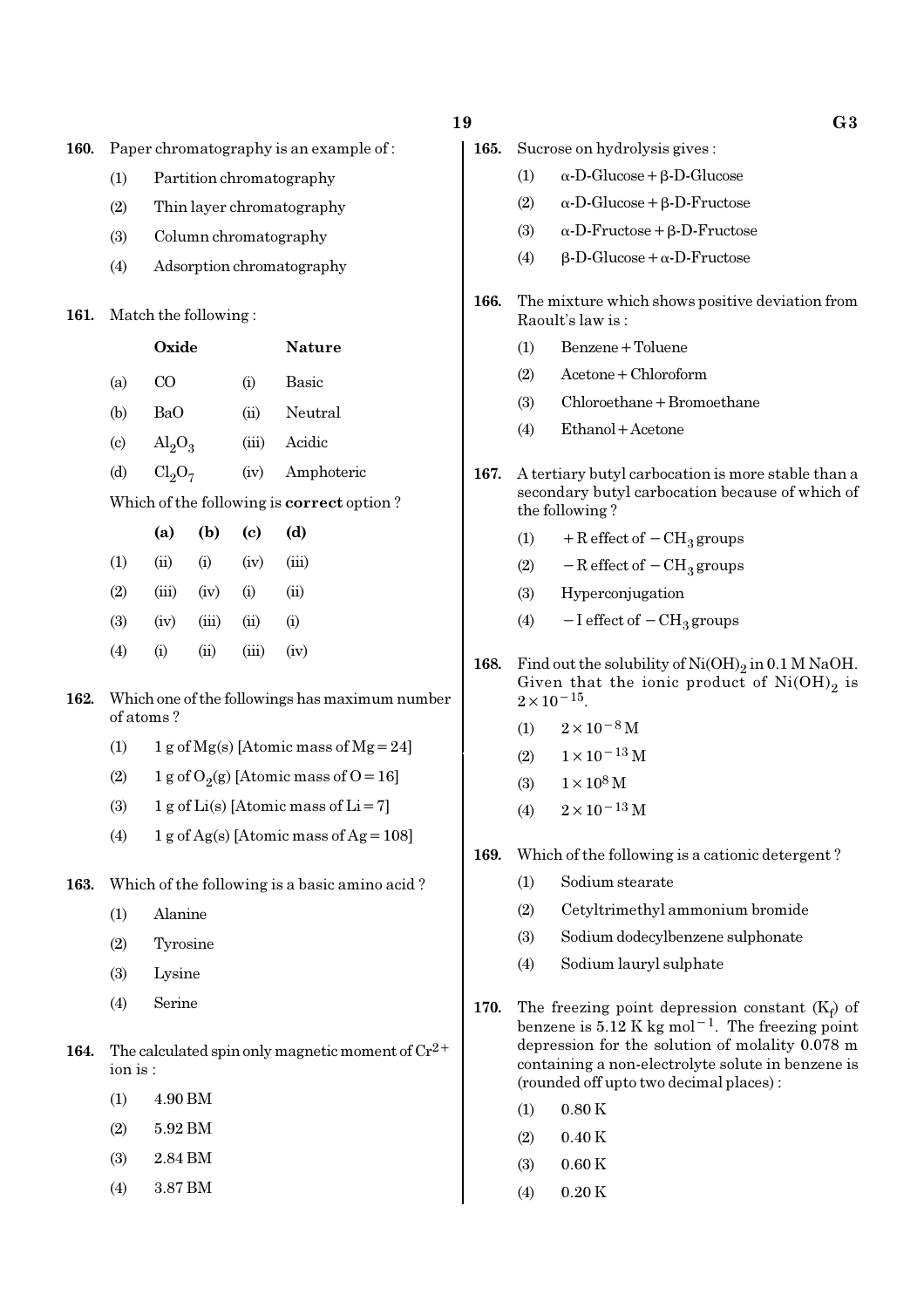- 171. Identify the incorrect statement.
	- (1) The transition metals and their compounds are known for their catalytic activity due to their ability to adopt multiple oxidation states and to form complexes.
	- (2) Interstitial compounds are those that are formed when small atoms like H, C or N are trapped inside the crystal lattices of metals.
	- (3) The oxidation states of chromium in  $CrO_4^{2-}$ and  $Cr_2O_7^{2-}$  are not the same.
	- (4)  $Cr^{2+}(d^4)$  is a stronger reducing agent than  $Fe^{2+}(d^6)$  in water.
- 172. Which of the following is not correct about carbon monoxide ?
	- (1) It reduces oxygen carrying ability of blood.
	- (2) The carboxyhaemoglobin (haemoglobin bound to CO) is less stable than oxyhaemoglobin.
	- (3) It is produced due to incomplete combustion.
	- (4) It forms carboxyhaemoglobin.
- 173. Hydrolysis of sucrose is given by the following reaction.

 $Sucrose+H_2O \rightleftharpoons Glucose+Fructose$ 

If the equilibrium constant  $(K_c)$  is  $2 \times 10^{13}$  at 300 K, the value of  $\Delta_r G^\ominus$  at the same temperature will be :

- (1) 8.314 J mol<sup>-1</sup>K<sup>-1</sup> × 300 K × ln(2 × 10<sup>13</sup>)
- (2)  $8.314 \text{ J mol}^{-1}\text{K}^{-1} \times 300 \text{ K} \times \ln(3 \times 10^{13})$
- (3)  $-8.314 \,\mathrm{J} \,\mathrm{mol}^{-1} \mathrm{K}^{-1} \times 300 \,\mathrm{K} \times \ln(4 \times 10^{13})$
- (4)  $-8.314 \,\mathrm{J} \,\mathrm{mol}^{-1} \mathrm{K}^{-1} \times 300 \,\mathrm{K} \times \ln(2 \times 10^{13})$
- 174. Which of the following is the correct order of increasing field strength of ligands to form coordination compounds ?
	- (1)  $\text{SCN}^-$  < F<sup>-</sup> < CN<sup>-</sup> < C<sub>2</sub>O<sub>4</sub><sup>2</sup>
	- (2)  $F^-$  < SCN<sup>-</sup> < C<sub>2</sub>O<sup>2</sup><sup>-</sup> < CN<sup>-</sup>
	- (3)  $CN^- < C_2O_4^{2-} < SCN^- < F^-$
	- (4)  $\text{SCN}^-$  <  $\text{F}^-$  <  $\text{C}_2\text{O}_4^{2-}$  <  $\text{CN}^-$

175. Identify compound X in the following sequence of reactions :



- 176. The correct option for free expansion of an ideal gas under adiabatic condition is :
	- (1)  $q = 0, \Delta T < 0$  and  $w > 0$
	- (2)  $q < 0$ ,  $\Delta T = 0$  and  $w = 0$
	- (3)  $q > 0$ ,  $\Delta T > 0$  and  $w > 0$
	- (4)  $q = 0$ ,  $\Delta T = 0$  and  $w = 0$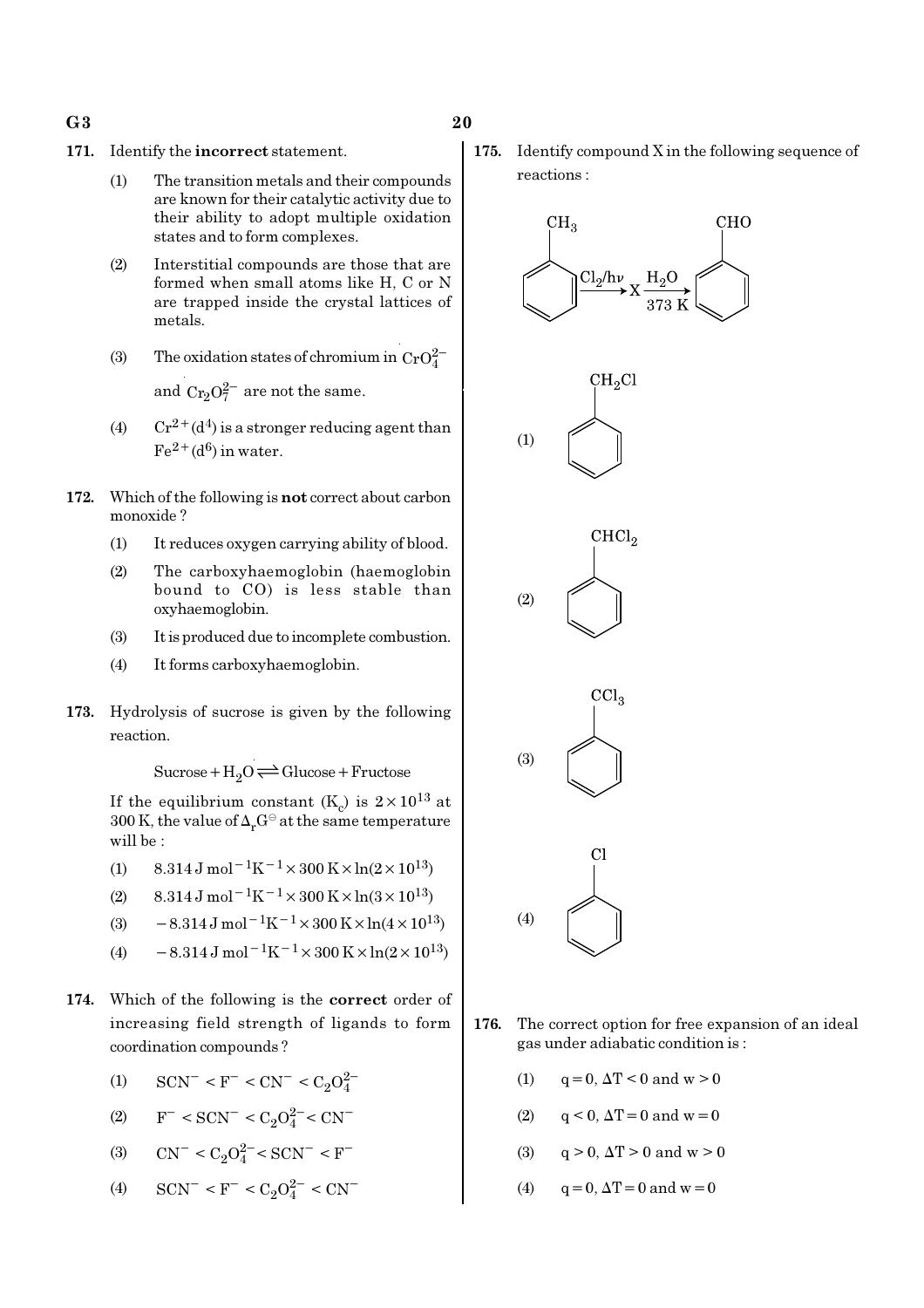- 177. The number of Faradays(F) required to produce  $20$  g of calcium from molten CaCl $_2$  (Atomic mass of  $\tilde{Ca}$  = 40 g mol<sup>-1</sup>) is :
	- $(1)$  2
	- (2) 3
	- (3) 4
	- (4) 1
- 178. HCl was passed through a solution of  $\mathrm{CaCl}_{2}$ ,  $\mathrm{MgCl}_{2}$ and NaCl. Which of the following compound(s) crystallise(s) ?
	- (1) Only NaCl
	- (2) Only  $MgCl<sub>2</sub>$
	- (3) NaCl,  $MgCl<sub>2</sub>$  and  $CaCl<sub>2</sub>$
	- (4) Both  $\mathrm{MgCl}_2$  and  $\mathrm{CaCl}_2$
- 179. Anisole on cleavage with HI gives :

$$
(1)
$$







180. Which of the following amine will give the carbylamine test ?

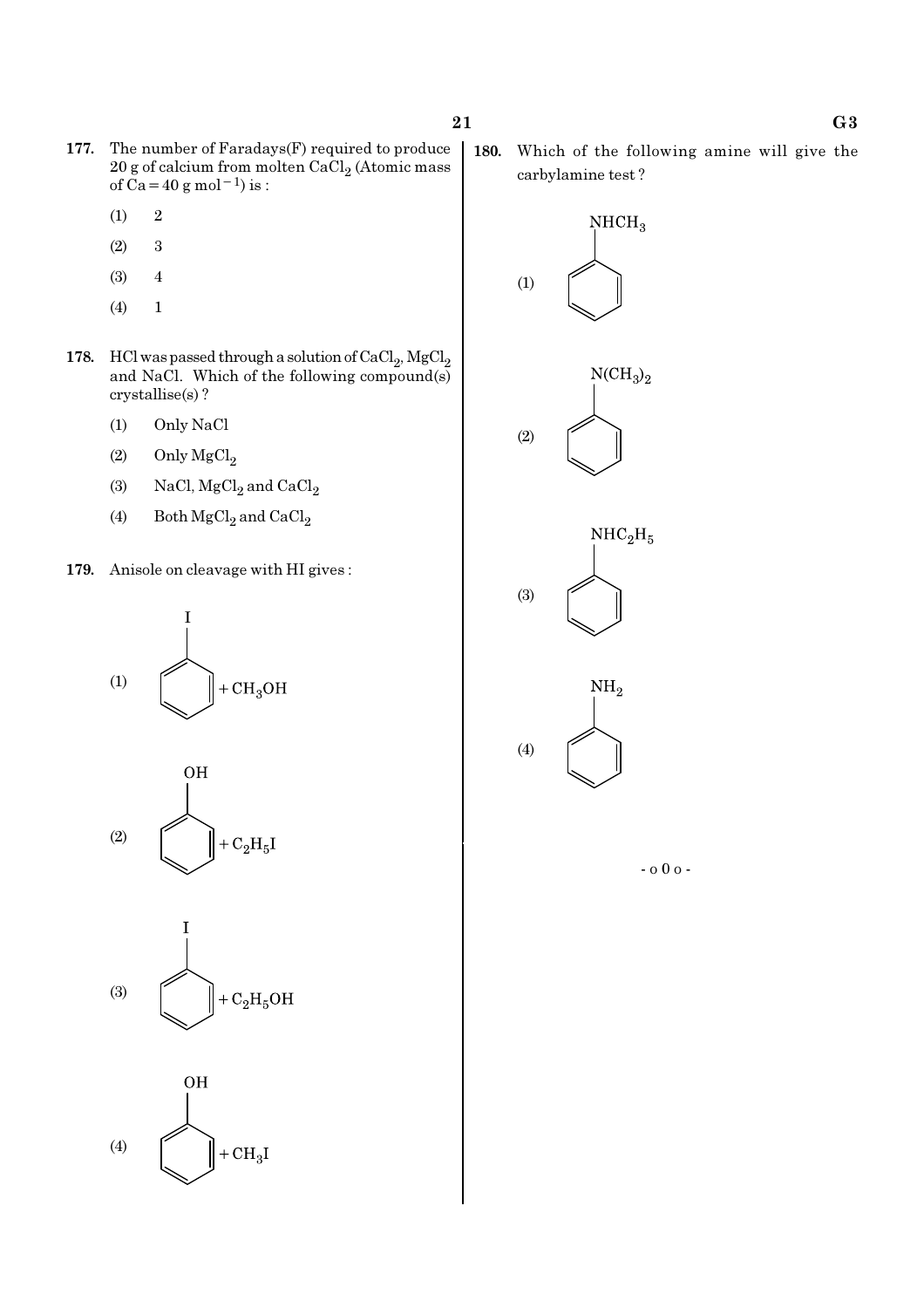# $\rm G3$  and  $\rm 22$ Space For Rough Work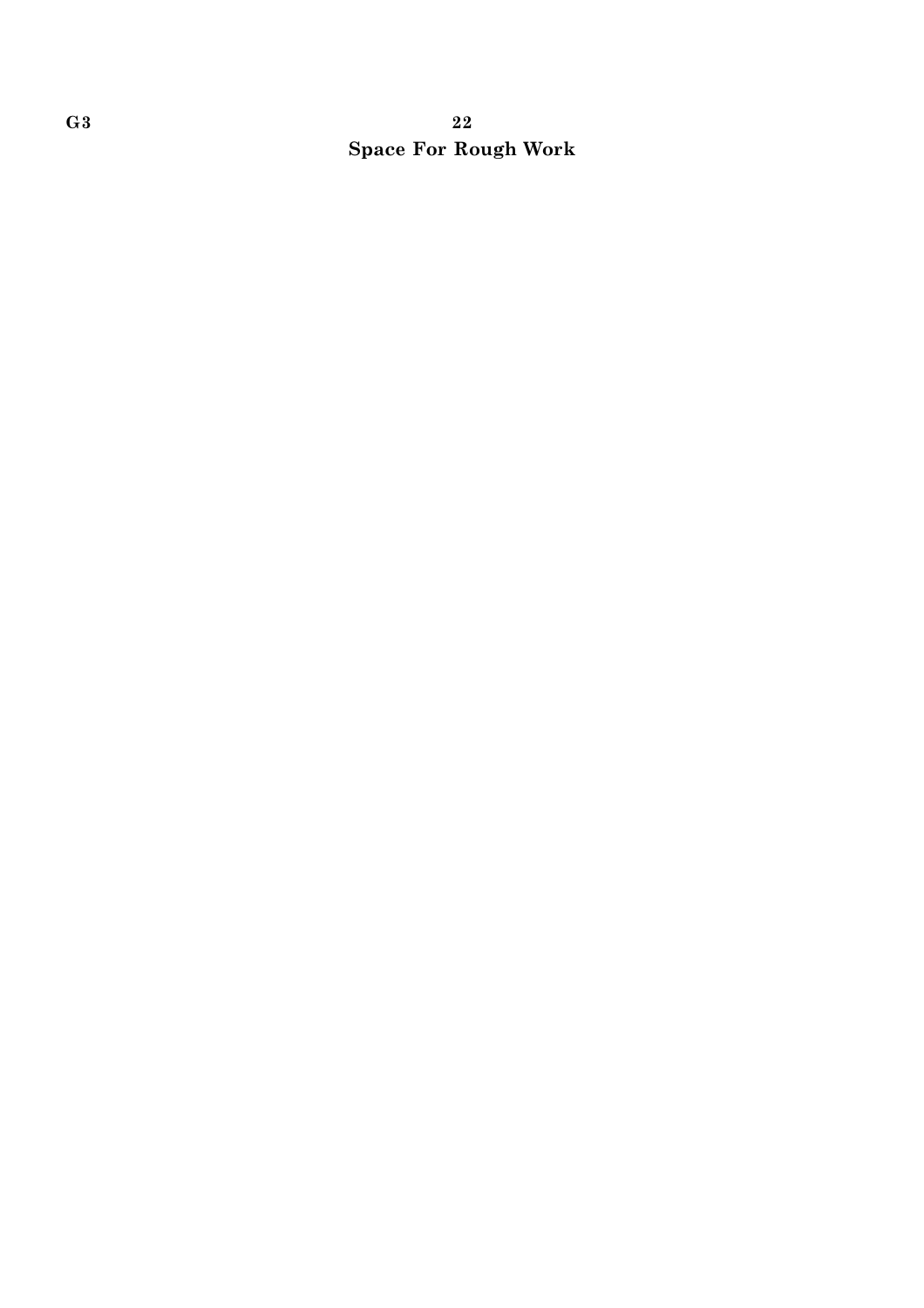# 23 G3 Space For Rough Work